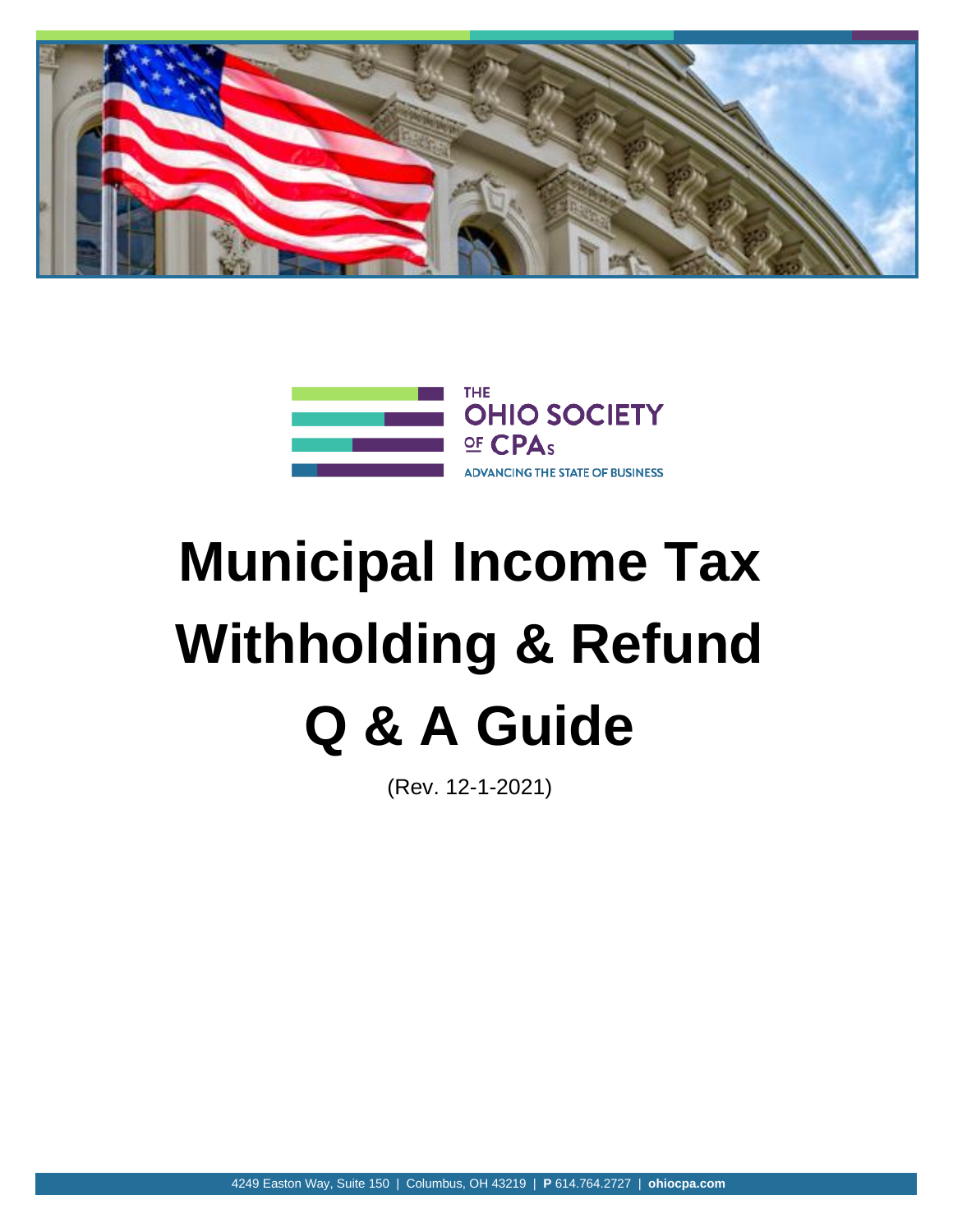

### **Applicable only to tax periods beginning on or after January 1, 2022**

Hybrid work arrangements significantly impact municipal income tax withholding requirements and raise other municipal tax issues.

This *Municipal Tax Q&A Guide* ("Q&A Guide") is provided to assist OSCPA members with understanding the post-2021 Ohio municipal income tax system withholding requirements and other potential municipal tax impacts resulting from hybrid working arrangements. The Q&A Guide is meant to provide a general understanding of municipal income tax provisions impacting typical hybrid work arrangements. Practitioners and users must carefully review the ordinances, facts and circumstances of each municipality and situation before making any recommendation or decision about actual municipal income tax compliance.

© 2021 All rights reserved—The Ohio Society of CPAs. Reproduction or dissemination of this document, or any portion of this document, without The Ohio Society of CPAs letterhead, OSCPA watermark, and CAUTION language is prohibited.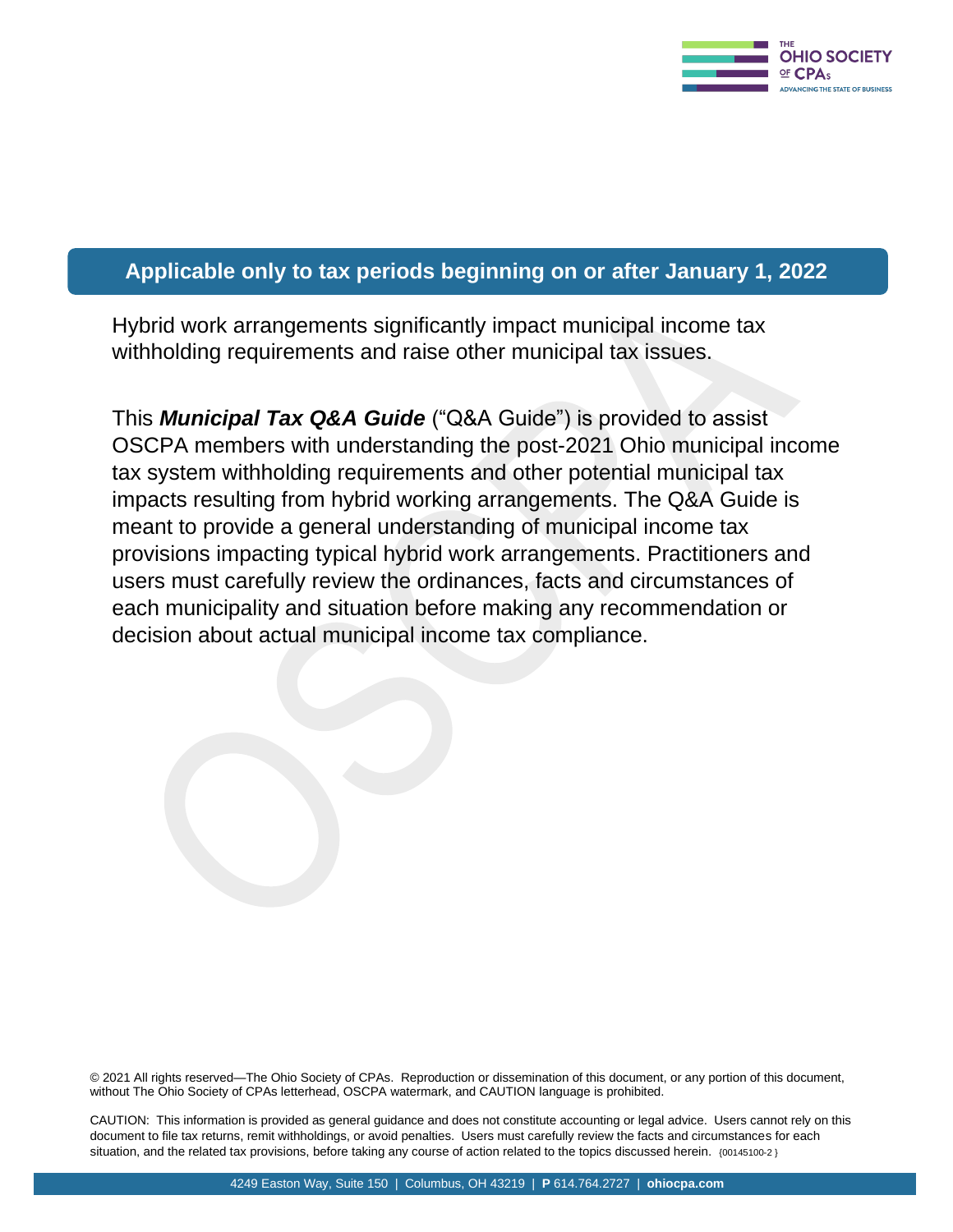

## **Table of Contents**

- I. General Ohio Municipal Tax Withholding Requirements
- II. 20-Day Occasional Entrant Exception
- III. Independent Contractor Occasional Entrant Exception
- IV. Small Employer Exception
- V. Withholding for Typical Hybrid Work Schedules
- VI. Net Profit Tax Impacts of Typical Hybrid Work **Schedules**
- VII. Withholding If No Established Work Schedule
- VIII. Refunds In General

© 2021 All rights reserved—The Ohio Society of CPAs. Reproduction or dissemination of this document, or any portion of this document, without The Ohio Society of CPAs letterhead, OSCPA watermark, and CAUTION language is prohibited.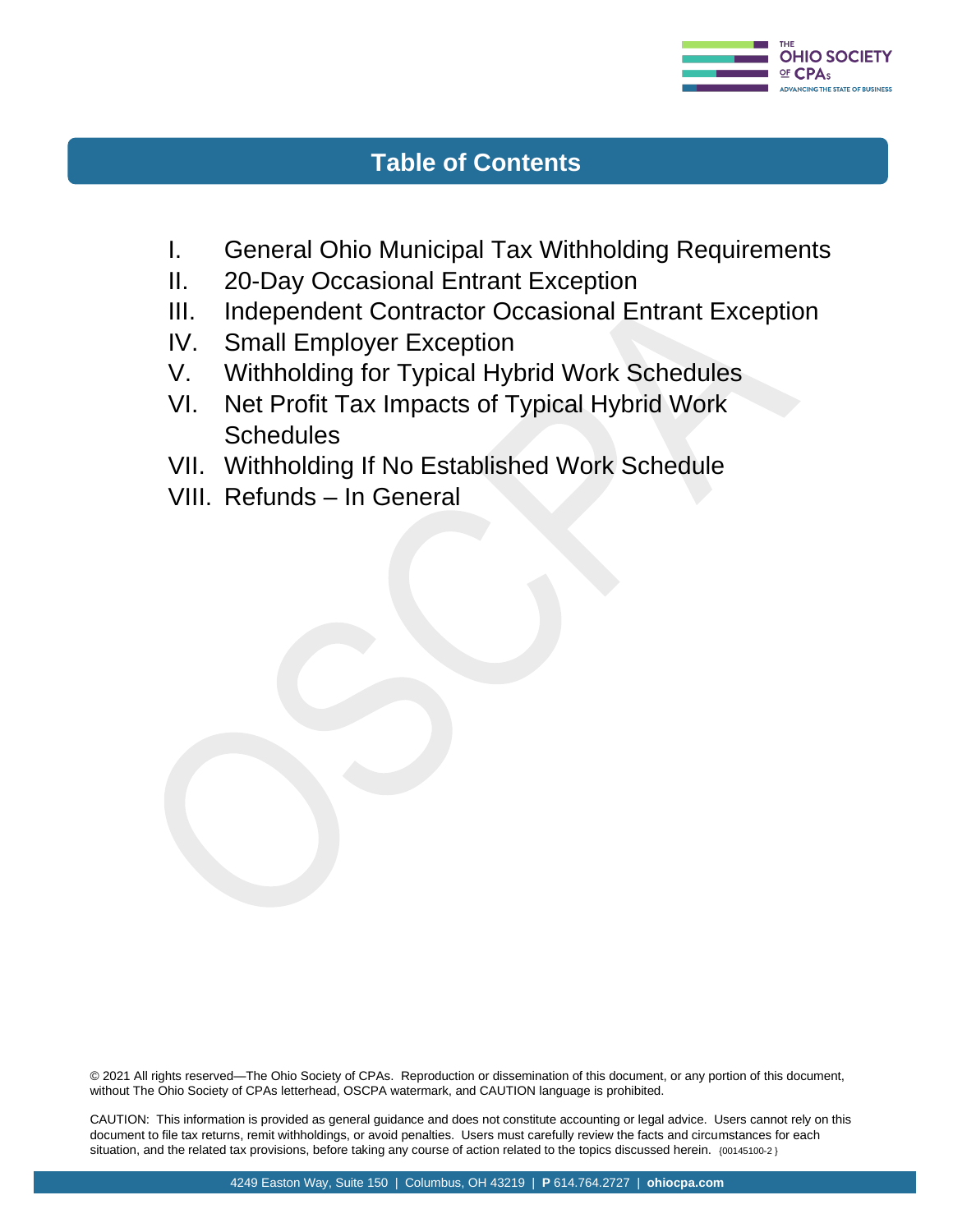

# **I. General Ohio Municipal Tax Withholding Requirements**

#### **1. What is the general rule for municipal income tax withholding ("General Rule")?**

Employers must withhold municipal income taxes based on where an employee's work is actually performed, including for each portion of a day worked in any taxing municipality at which an employee performs services for the employer, unless the employer qualifies for an exception to the General Rule. See Question 3.

#### **2. Under the General Rule, if an employee works in more than one municipality on a single calendar day, must the employer withhold tax for each of those municipal locations worked during that single day?**

Yes – Employers are responsible for withholding tax on any portion of a day's wages earned in each taxing municipality in which an employee works on a given calendar day, even if the employee worked in multiple locations on such calendar day, unless the employer qualifies for an exception to the General Rule. See Question 3.

#### **3. What are the exceptions to the General Rule for municipal tax withholding?**

- The 20-Day Occasional Entrant Exception (Section II).
- Independent Contractor Occasional Entrant Exception (Section III).
- Small Employer Withholding Exception (Section IV).
- The work is performed in a location with no municipal income tax.

#### **4. If an employee works 20 or fewer days in a municipality, does the employer have to withhold to that municipality?**

Under the General Rule, the employer must withhold to that municipality unless the situation qualifies for one of the exceptions listed in the Answer to Question 3 above. These exceptions apply only in limited circumstances and do not always protect an employer from withholding tax for a municipality in which the employee works 20 or fewer days. See Sections II through IV below.

© 2021 All rights reserved—The Ohio Society of CPAs. Reproduction or dissemination of this document, or any portion of this document, without The Ohio Society of CPAs letterhead, OSCPA watermark, and CAUTION language is prohibited.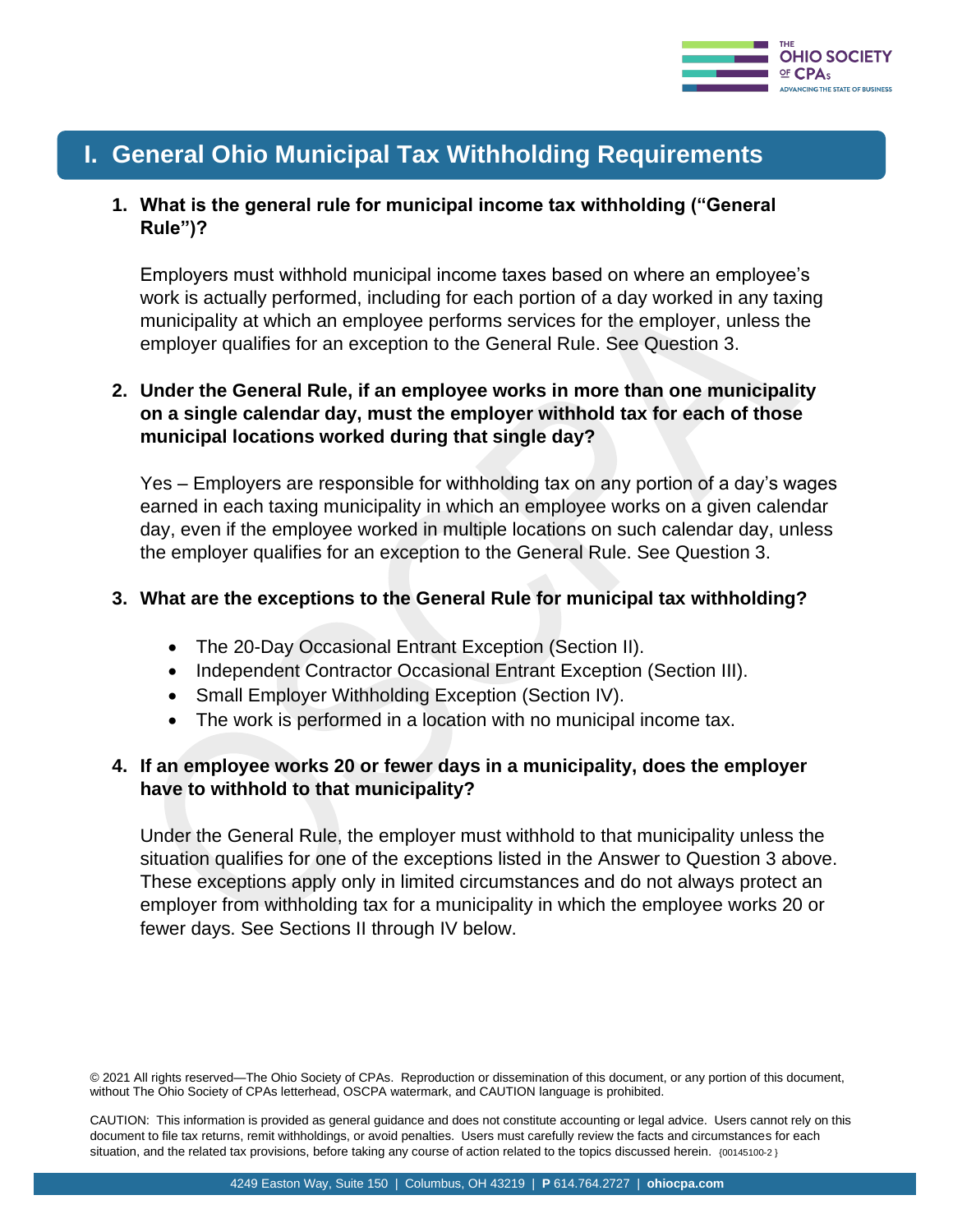

#### **5. Can employers enter into withholding agreements with municipalities that layout a withholding procedure or percentage of employee wages that will be withheld upon?**

Yes – Employers often find it helpful to have withholding agreements with municipalities in which their employees frequently and regularly perform services. For example, employers and municipalities may agree that employer will simply withhold x% of each employee's wages even if the employee works more than x% within the municipality for some periods during the year.

#### **6. If an employee lives in an Ohio location with no municipal income tax (i.e., a township or nontaxable municipality) and often works at home, can the employer simply withhold tax to the office municipality on all of an employee's wages earned through the year?**

The law does not provide authority for an employer to do this. However, from a practical standpoint, this could be done, but the employer should be aware of potential consequences, including but not limited to the following:

- (a) The employee will need to file an annual tax return with the office municipality to obtain a refund of tax withheld on wages earned at the employee's home;
- (b) The employer will need to certify such tax return (and, therefore, should track actual work location); and
- (c) The employee may complain or take some action because the tax is not authorized to be withheld under the law.

#### **7. Must an employer register with a municipality if the employer will merely withhold resident municipality income tax as "courtesy" withholding?**

When an employer withholds to a home municipality as a courtesy, it must still register with the municipality and open a withholding tax account.

<sup>© 2021</sup> All rights reserved—The Ohio Society of CPAs. Reproduction or dissemination of this document, or any portion of this document, without The Ohio Society of CPAs letterhead, OSCPA watermark, and CAUTION language is prohibited.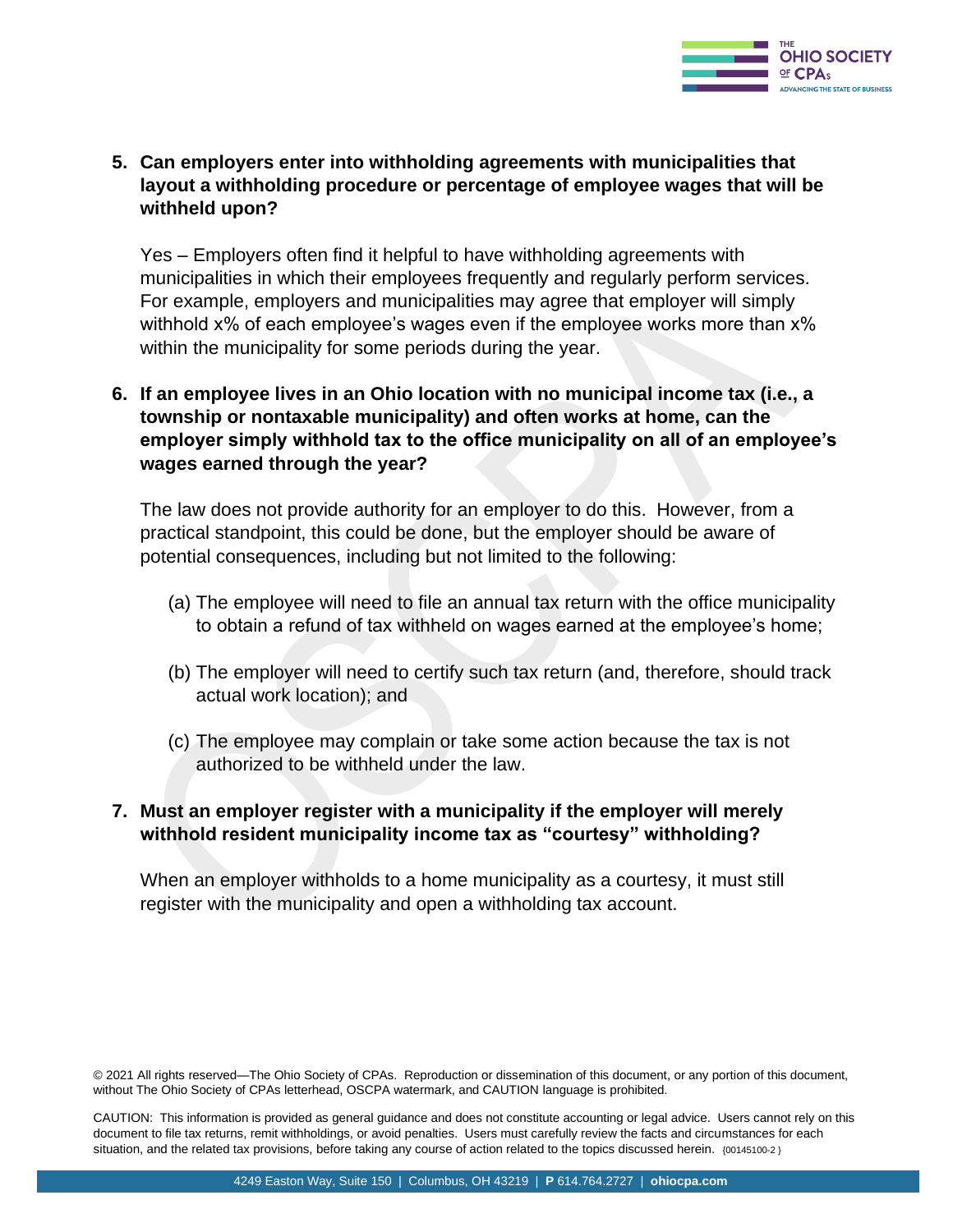

# **II. The 20-Day Occasional Entrant Exception**

#### **8. What is the 20-Day Occasional Entrant Exception?**

The 20-Day Occasional Entrant Exception is an optional "shield" from the General Rule for withholding that can be used by qualifying employers to withhold to an employee's Principal Place of Work municipality even though the employee worked in another municipality so long as the employee did not work more than 20 days in such other municipality (i.e., the occasionally entered municipality) during the calendar year.

#### **9. Are employers required to use the 20-Day Occasional Entrant Exception and withhold to the employee's Principal Place of Work rather than the actual work municipality (i.e., the occasionally entered municipality)?**

No – Employers are not required to use the 20-Day Occasional Entrant Exception. In fact, the 20-Day Occasional Entrant Exception can sometimes be more complicated for employers because, for instance, tracking employees is still required.

#### **10.Can an employer simply withhold to an employee's designated Principal Place of Work to avoid any tax, penalties, and interest imposed by an actual work municipality?**

Not necessarily. The employer can only withhold to the employee's Principal Place of Work instead of an actual work city if the 20-Day Occasional Entrant Exception applies.

Important Note: Withholding to the Principal Place of Work does not apply in a typical hybrid work arrangement for purposes of determining whether or how much to withhold to the office and home municipalities.

© 2021 All rights reserved—The Ohio Society of CPAs. Reproduction or dissemination of this document, or any portion of this document, without The Ohio Society of CPAs letterhead, OSCPA watermark, and CAUTION language is prohibited.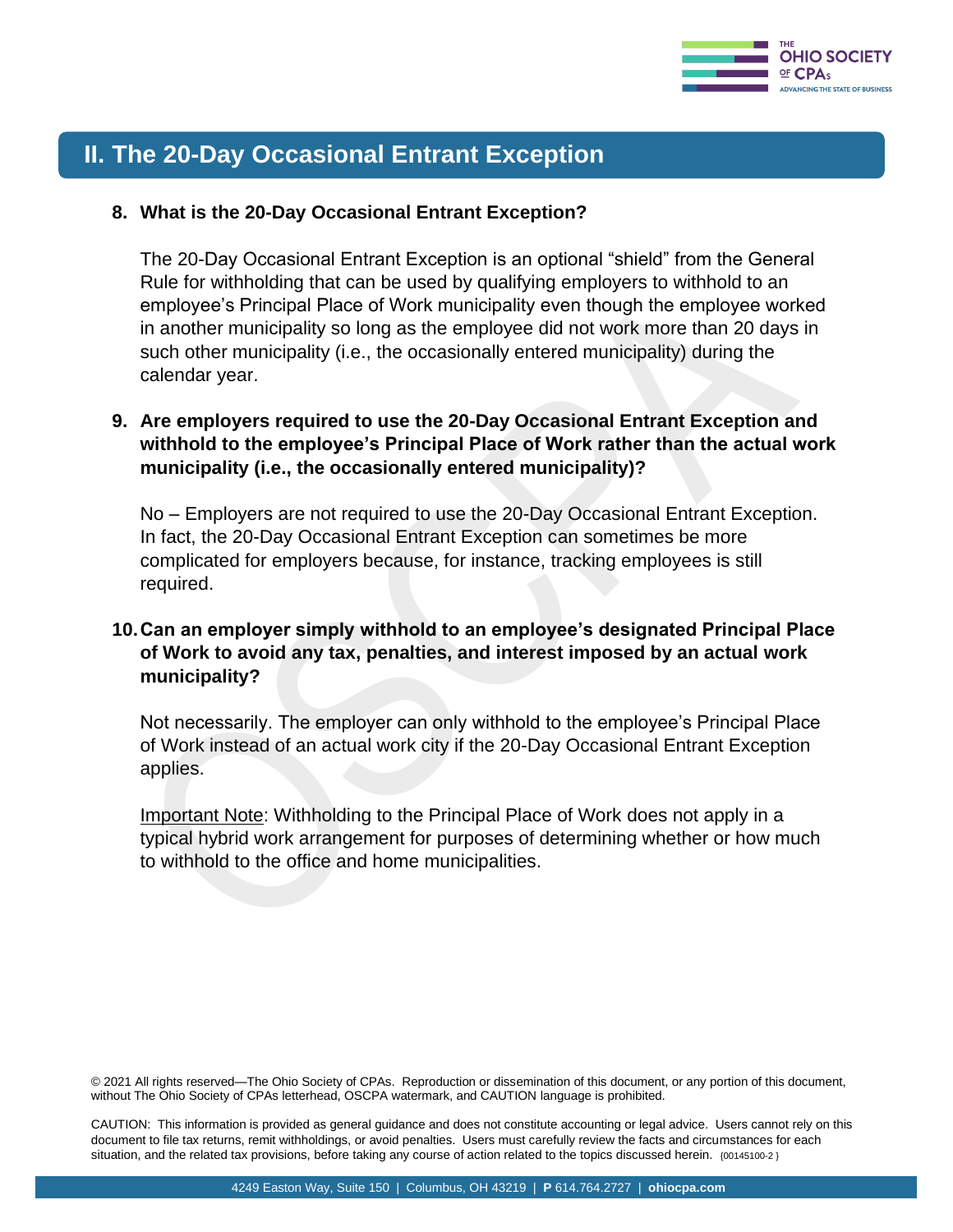

#### **11.Can an employer simply withhold to an employee's designated Principal Place of Work to eliminate the need to track actual employee work locations?**

No – Withholding to the Principal Place of Work pursuant to the 20-Day Occasional Entrant Exception does not eliminate the need to track actual work locations of employees. For instance, tracking will be necessary to determine when the 20-day threshold is exceeded and may be needed for net profit tax apportionment purposes.

#### **12.How does the 20-Day Occasional Entrant Exception work and how can an employer qualify?**

An employer can withhold to an employee's Principal Place of Work instead of an occasionally entered municipality if the employee performed services on behalf of the employer in the occasionally entered municipal corporation on 20 or fewer days\* in the calendar year, unless one of the following conditions applies:

- (a) The employee's principal place of work is in the municipal corporation.
- (b) The employee performed services at one or more presumed worksite locations in the occasionally entered municipal corporation. A "*presumed worksite location*" means a construction site or other temporary worksite in Ohio at which the employer provides services that can reasonably be expected by the employer to last more than 20 days in a calendar year. Services can "reasonably be expected by the employer to last more than 20 days" if either of the following applies at the time the services commence:
	- 1) The nature of the services is such that it will require more than 20 days to complete the services; or
	- 2) The agreement between the employer and its customer to perform services at a location requires the employer to perform actual services at the location for more than 20 days.
- (c) The employee is a resident of the municipal corporation and has requested that the employer withhold tax as a courtesy in accordance with the General Withholding Rule.

© 2021 All rights reserved—The Ohio Society of CPAs. Reproduction or dissemination of this document, or any portion of this document, without The Ohio Society of CPAs letterhead, OSCPA watermark, and CAUTION language is prohibited.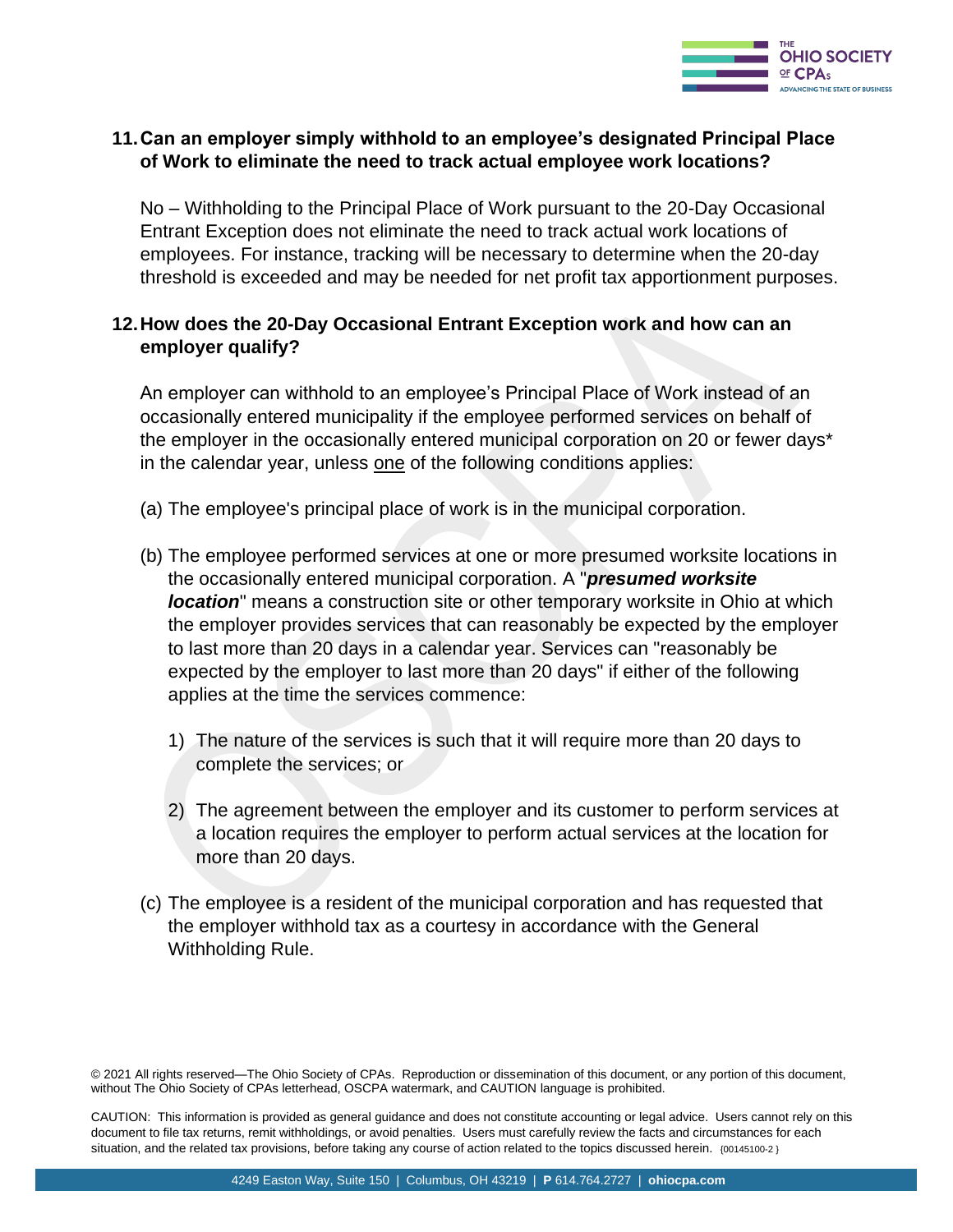

(d) The qualifying wages are paid for the performance of services in the employee's capacity as a professional athlete, professional entertainer, or public figure.

**\*Note**: See the Answer to Questions 19 which discusses how to measure a "day" within a municipality for purposes of this exception.

#### **13.What is an employee's Principal Place of Work?**

The *Principal Place of Work* is a term that is only relevant with regard to whether municipal income tax must be withheld for an occasionally entered municipality (i.e., only with regard to the 20-Day Occasional Entrant Exception).

To determine an employee's Principal Place of Work, an employer must use the following *Cascading Test* provided by statute or ordinance:

- (a) If the employee is required to report to a "*fixed location*" for employment duties on a regular and ordinary basis, that location will be the employee's Principal Place of Work. A "fixed location" means a permanent place of doing business in Ohio, such as an office, warehouse, storefront, or similar location owned or controlled by an employer (in other words, an employee's house can never be considered a fixed location—because it is not usually owned or controlled by the employer—unless it qualifies as the location described in (c) below).
- (b) If the employee is not required to report for employment duties on a regular and ordinary basis to a fixed location, then the Principal Place of Work will be the "*worksite location*" in Ohio to which the employee is required to report for employment duties on a regular and ordinary basis. A worksite location is often a customer's location at which the employee is working. However, the law provides that an employee's home cannot qualify as a worksite location for that employee.
- (c) If the employee is not required to report for employment duties on a regular and ordinary basis to a fixed location or worksite location in Ohio, "principal place of work" means the location in Ohio at which the employee spends the greatest number of days in a calendar year performing services for or on behalf of the employer. (The problem with this test is that an employer will usually not know

© 2021 All rights reserved—The Ohio Society of CPAs. Reproduction or dissemination of this document, or any portion of this document, without The Ohio Society of CPAs letterhead, OSCPA watermark, and CAUTION language is prohibited.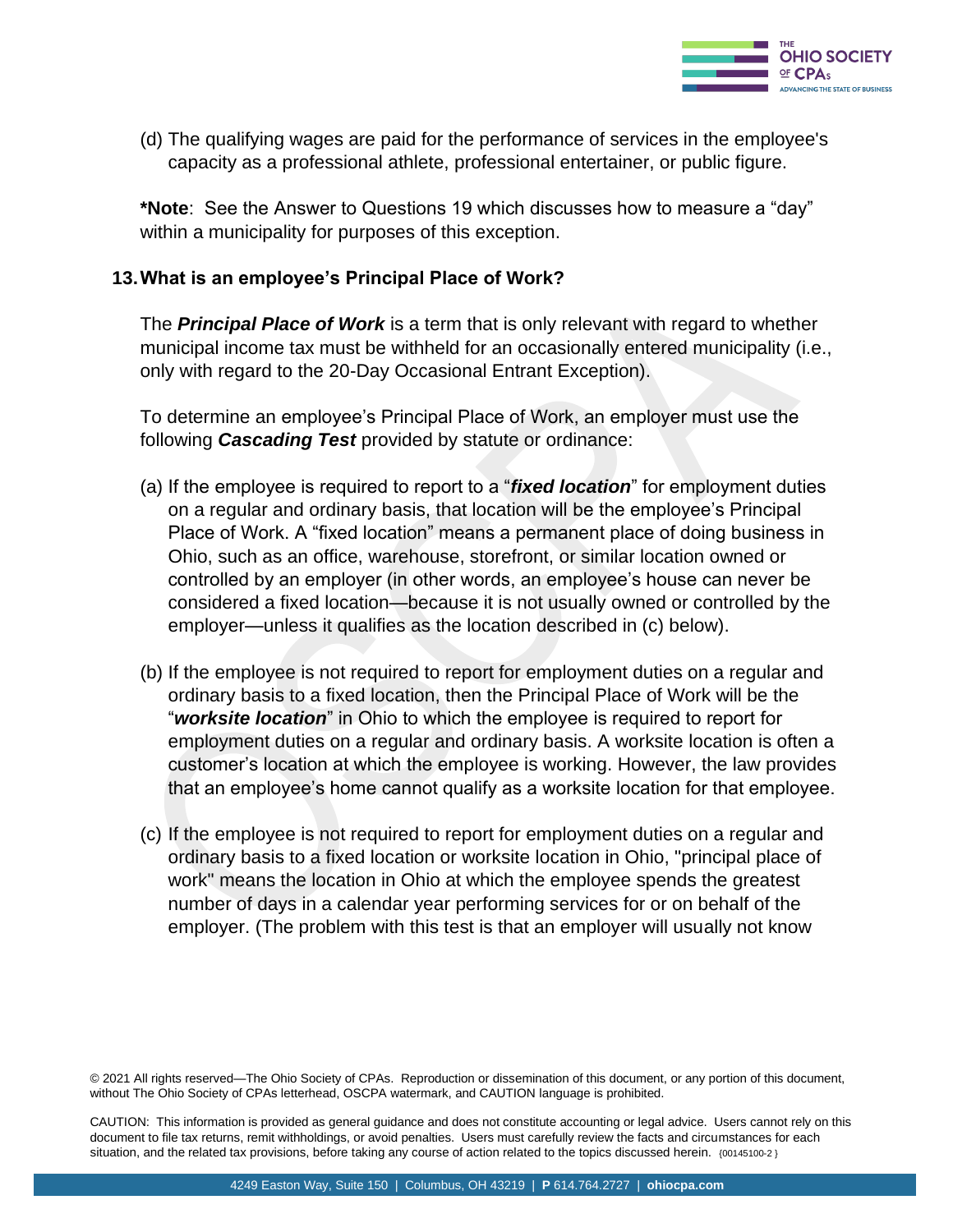

this location until half-way through the year). See Question 19 discussing how a "day" is measured for this test.

(d) If the employee does not have an Ohio fixed location, an Ohio worksite location, or a place in Ohio at which the employee spends the greatest number of days performing services on behalf of the employer, then the 20-Day Occasional Entrant Exception cannot be used to avoid withholding tax for the occasionally entered municipality.

#### **14.Can an employer simply designate an employee's Principal Place of Work?**

Technically, no. While employers can certainly assign employees to work at specific locations, the employer's designation of the employee's Principal Place of Work must still meet the definitional and Cascading Test described in the Answer to Question 13 immediately above. For example, it is not clear that an employer may designate an employee's home as the employee's Principal Place of Work even if the employee will be expected to primarily work from home the entire year because the employee's home can only qualify as a Principal Place of Work if the employee spends a greater number of days in a calendar year performing services at home compared to elsewhere—this can only actually be determined halfway through the year or later.

#### **15.Can an employer change an employee's Principal Place of Work during the calendar year?**

An employee's Principal Place of Work can change during the calendar year if the employer assigns the employee to a new qualifying work location. But the new location must meet the definitional Cascading Test of what constitutes a Principal Place of Work (described in the Answer to Question 13).

For example, if an employee works at a client location at the start of the year, this location would typically be the employee's Principal Place of Work. The employer may choose to reassign the employee to report to work at another client's location or its own office during the year, thereby "changing" the employee's work location and, thereby, changing the employee's Principal Place of Work.

without The Ohio Society of CPAs letterhead, OSCPA watermark, and CAUTION language is prohibited.<br>. © 2021 All rights reserved—The Ohio Society of CPAs. Reproduction or dissemination of this document, or any portion of this document,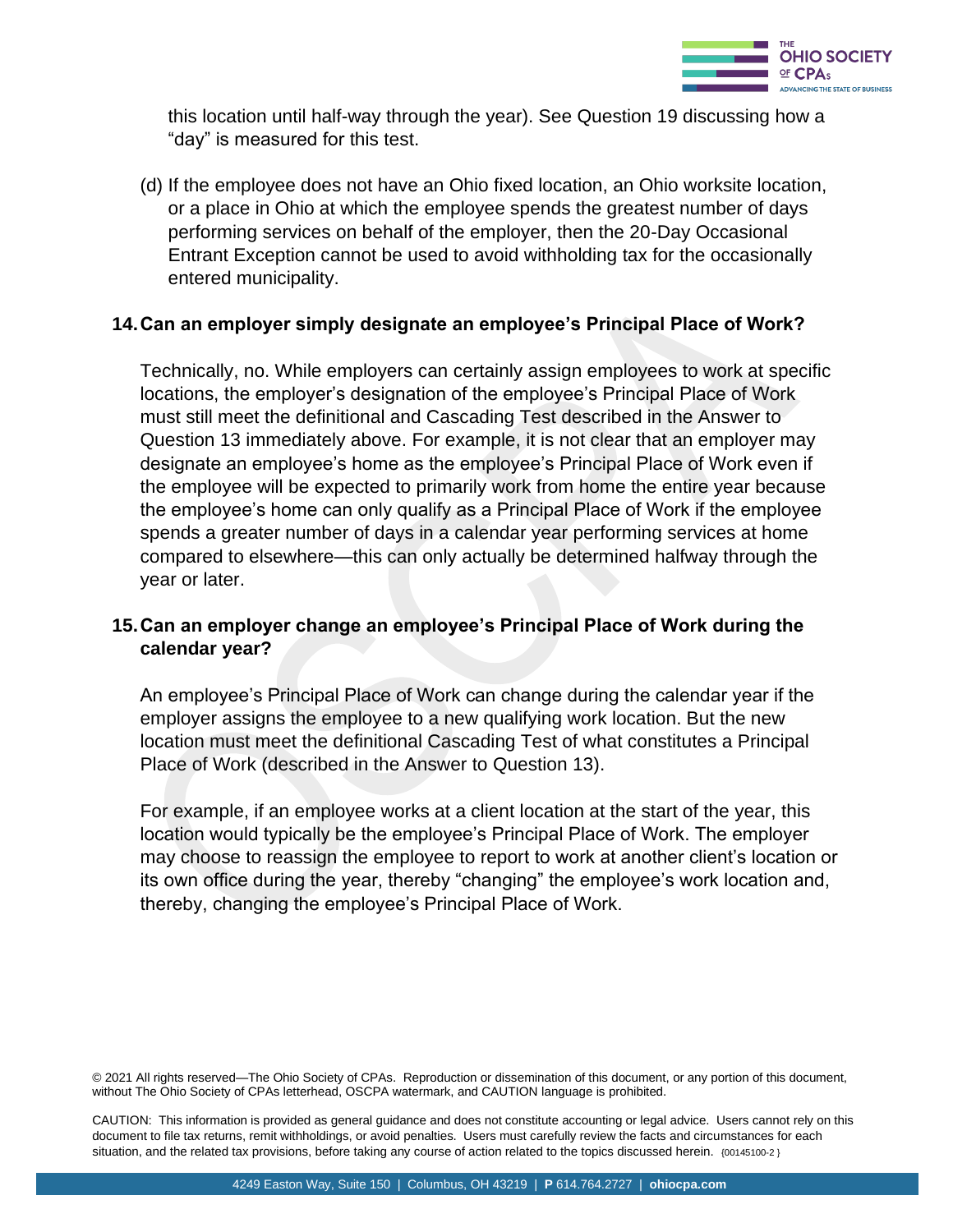

Yes, if all the requirements of being a Principal Place of Work are met (see the Answer to Question 13).

#### **17.Can a non-Ohio location qualify as a Principal Place of Work?**

No.

**18.If the employer does not require the employee to report for employment duties to a fixed location (i.e., the office) or worksite location (i.e., customer location) on a regular and ordinary basis, can the employer simply withhold to the employee's home as the Principal Place of Work (rather than withholding to an occasionally entered municipality)?**

The law is unclear. If the employer does not require the full-year employee to report to the office or customer location on a regular and ordinary basis, then the 20-Day Occasional Entrant Exception may not be available to the employer until half-way through the calendar year, at which point the employee's home may qualify as the Principal Place of Work. See the Answers to Questions 13 and 14.

#### **19.If an employee works in two cities on a single calendar day, does that count as a "day" in both municipalities for purposes of measuring the 20-day limit?**

No. An employee shall be considered to have spent a "day" in a municipal corporation only if the employee spent more time performing services for or on behalf of the employer in that municipal corporation than in any other municipal corporation on that calendar day. In other words, the "day" shall only be counted against the municipality in which the *preponderance* of that day's work was performed (the municipality in which most of the work was performed). This is often referred to as the *Preponderance of the Day Test*. See the Answer to Question 23.

© 2021 All rights reserved—The Ohio Society of CPAs. Reproduction or dissemination of this document, or any portion of this document, without The Ohio Society of CPAs letterhead, OSCPA watermark, and CAUTION language is prohibited.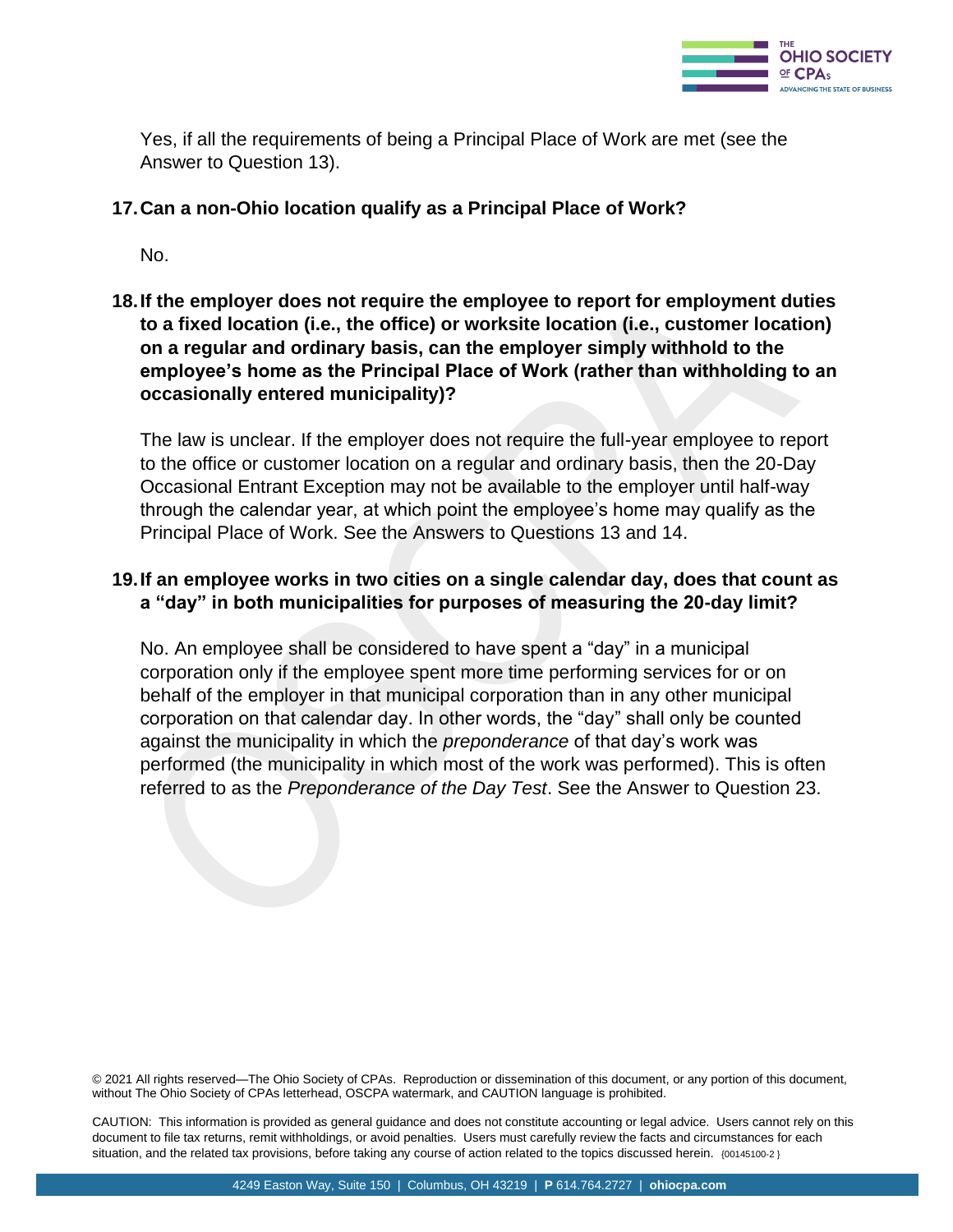

**20.If an employee spends time traveling or making deliveries between two or more municipalities during a calendar day, to which municipality is such travel time attributed for purposes of measuring the 20-day limit in each municipality?** 

For the purposes of determining the amount of time an employee spent in a particular location when measuring the 20-day limit, the time spent performing one or more of the following activities shall be considered to have been spent at the employee's Principal Place of Work:

- (a) Traveling to the location at which the employee will first perform services for the employer for the day;
- (b) Traveling from a location at which the employee was performing services for the employer to any other location;
- (c) Traveling from any location to another location in order to pick up or load, for the purpose of transportation or delivery, property that has been purchased, sold, assembled, fabricated, repaired, refurbished, processed, remanufactured, or improved by the employee's employer;
- (d) Transporting or delivering property described in (c) above, provided that, upon delivery of the property, the employee does not temporarily or permanently affix the property to real estate owned, used, or controlled by a person other than the employee's employer;
- (e) Traveling from the location at which the employee makes the employee's final delivery or pick-up for the day to either the employee's principal place of work or a location at which the employee will not perform services for the employer.

© 2021 All rights reserved—The Ohio Society of CPAs. Reproduction or dissemination of this document, or any portion of this document, without The Ohio Society of CPAs letterhead, OSCPA watermark, and CAUTION language is prohibited.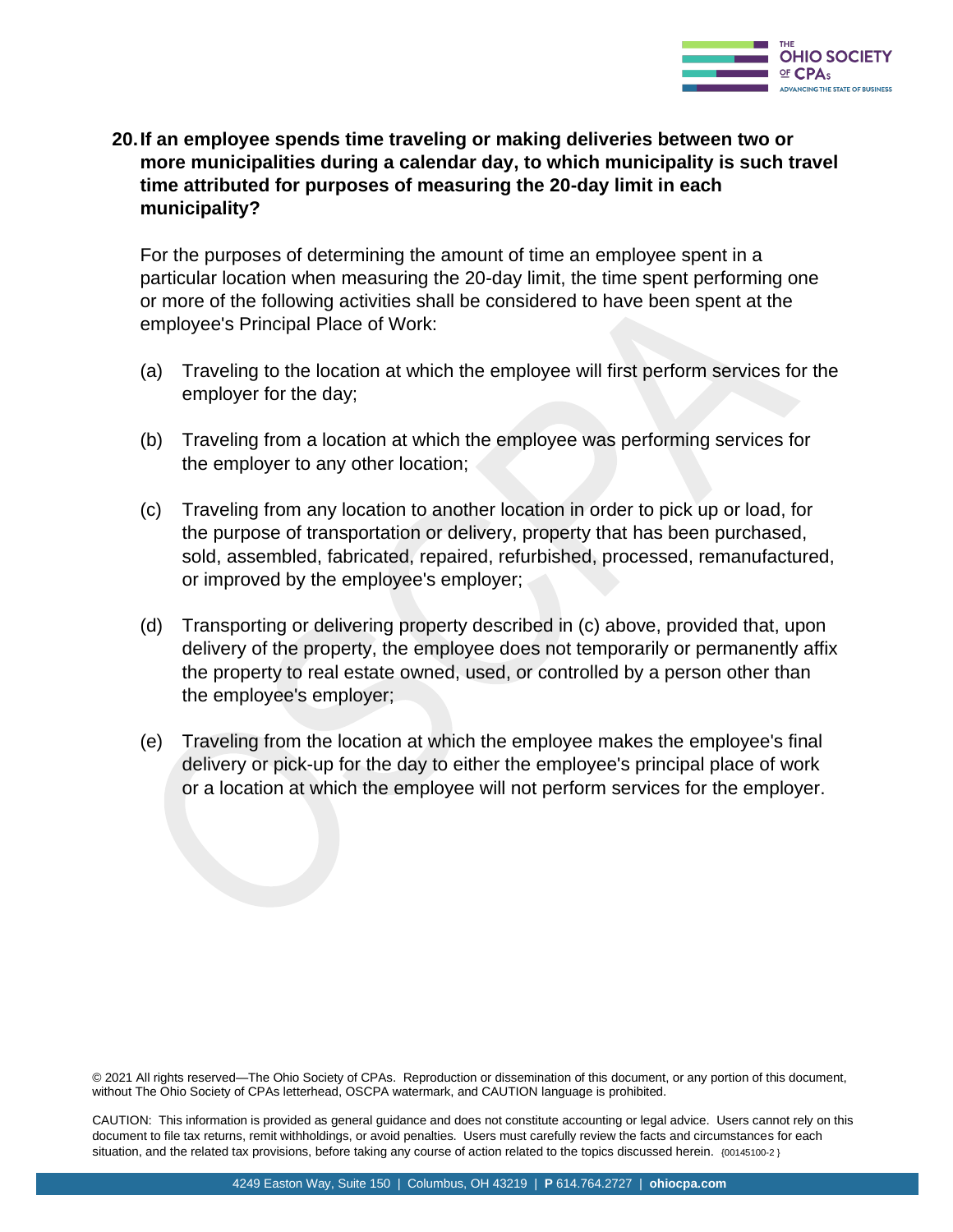

#### **21.For purposes of measuring the number of days worked throughout the year for the "third" Cascading Test (described in Question 13.c.), does the Preponderance of the Day Test apply?**

Yes, therefore, an employee shall be considered to have spent a day performing services in a location for purposes of determining the Principal Place of Work only if the employee spent more time performing services for or on behalf of the employer in that location than in any other location on that calendar day. However, although travel and delivery time is allocated in a manner like that used for purposes of measuring the 20-Day Occasional Entrant Exception (see Answer to Question 20), the term "location" is substituted for the term "municipal corporation" in such description (because a Principal Place of Work can be in a non-taxable Ohio jurisdiction).

#### **22.If the 20-Day Occasional Entrant Exception does not apply and an employee works in two or more taxable municipalities on the same calendar day, to which municipality must the employer withhold?**

The employer must withhold to both municipalities and report the portion of that day's wages earned in each municipality. The employee should be prepared to substantiate the facts with contemporaneous notes to prove the portion earned in each municipality.

#### **23.If an employee works six hours in a township and two hours in a taxing municipality on a day, will that day count against the 20-day threshold for that tax municipality for purposes of the 20-Day Occasional Entrant Exception?**

Yes. The day will be treated as a day in the tax municipality and will count against the 20-day threshold for that municipality because the Preponderance of the Day Test only compares time spent in different municipalities.

#### **24.Once an employee's 20-day threshold is exceeded in a municipality, does the employer have to retroactively withhold to that municipality and get a refund from the Principal Place of Work municipality?**

No.

© 2021 All rights reserved—The Ohio Society of CPAs. Reproduction or dissemination of this document, or any portion of this document, without The Ohio Society of CPAs letterhead, OSCPA watermark, and CAUTION language is prohibited.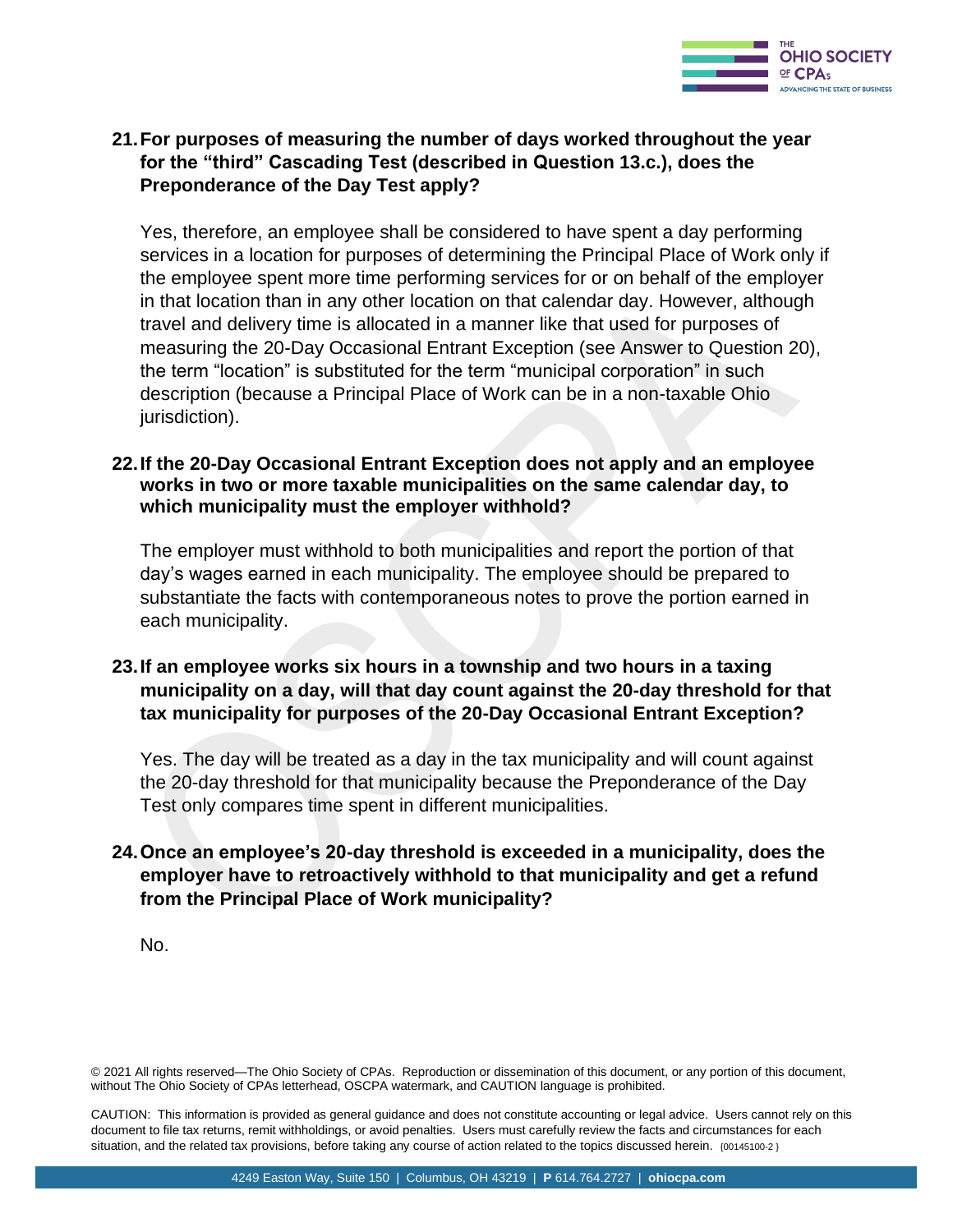

# **III. Independent Contractor Occasional Entrant Exception**

#### **25.What is the Independent Contractor Occasional Entrant Exception?**

The Independent Contractor Occasional Entrant Exception is very similar to the 20- Day Occasional Entrant Exception described above, but generally applies to individuals who earn non-wage compensation for performing personal services inside a municipality (i.e., compensation reported on Form 1099 rather than on a W-2).

Under this exception, such compensation earned inside a taxing municipality on 20 or fewer days is treated as *exempt income* unless:

- (a.) The individual is a resident of that municipality;
- (b.) The individual's base of operations located in that municipality; or
- (c.) The compensation is paid for the performance of services in the individual's capacity as a professional athlete, professional entertainer, or public figure.

#### **26.If the Independent Contractor Occasional Entrant Rule applies, where is the compensation subject to municipal income tax?**

Compensation to which the Independent Contractor Occasional Entrant Rule applies is required to be treated as earned or received at the individual's base of operation. If the individual does not have a base of operation, the compensation must be treated as earned or received where the individual is domiciled.

#### **27.What is a "base of operation" for purposes of the Independent Contractor Occasional Entrant Rule?**

A "base of operation" means the location where an individual owns or rents an office, storefront, or similar facility to which the individual regularly reports and at which the individual regularly performs personal services for compensation.

© 2021 All rights reserved—The Ohio Society of CPAs. Reproduction or dissemination of this document, or any portion of this document, without The Ohio Society of CPAs letterhead, OSCPA watermark, and CAUTION language is prohibited.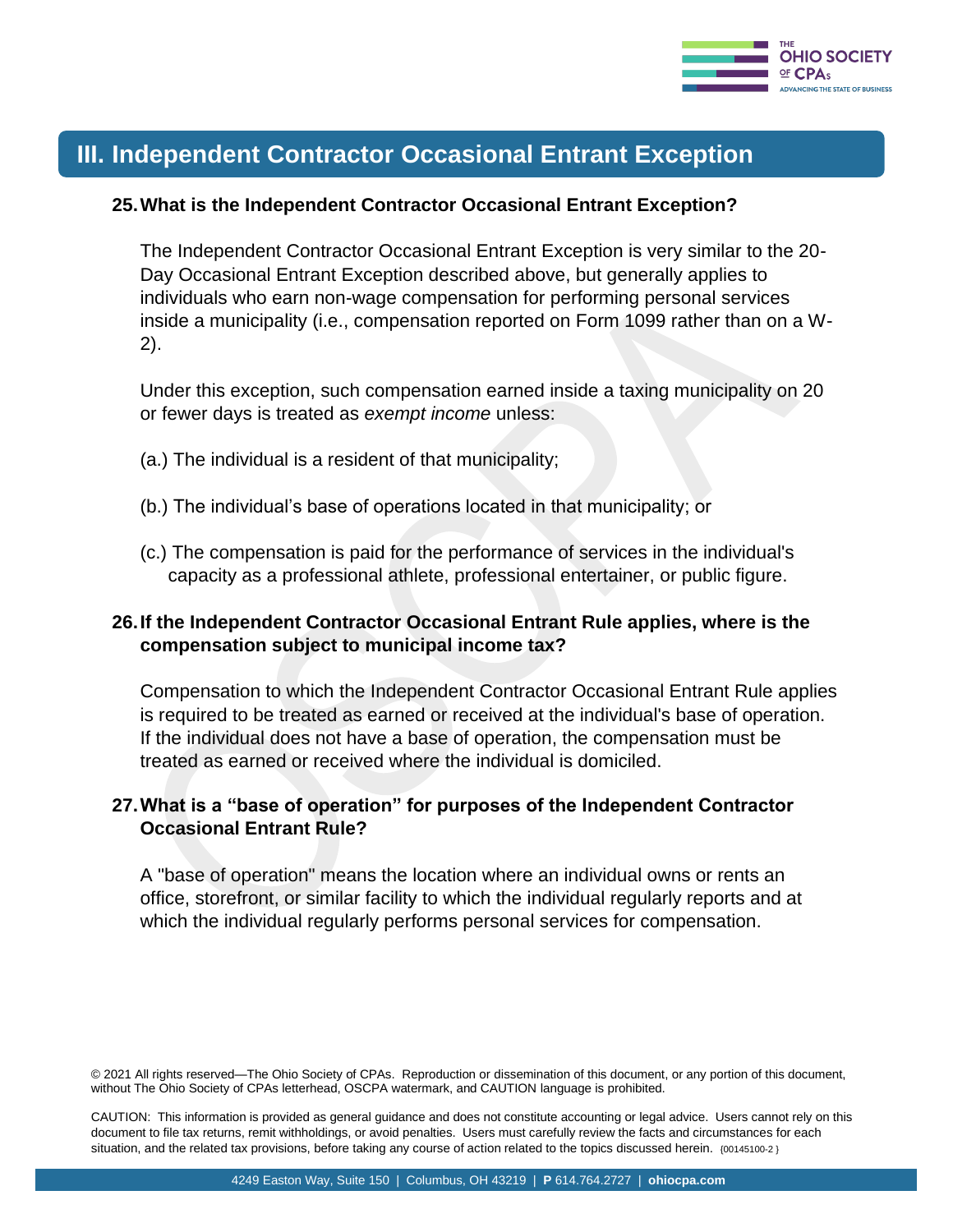

# **IV. Small Employer Exception**

#### **28.What is the Small Employer Exception?**

If a business qualifies as a "*Small Employer*," then it need only withhold municipal income tax to the employer's "*Fixed Location*" (if one exists) even though its employees may work in other taxable municipalities.

#### **29.What businesses qualify as a "Small Employer"?**

Any business that had less than \$500,000 of revenue during the preceding taxable year and is not a government entity as listed below can qualify as a small employer. For this purpose, "revenue" means receipts of any type or kind, including, but not limited to, sales receipts; payments; rents; profits; gains, dividends, and other investment income; compensation; commissions; premiums; money; property; grants; contributions; donations; gifts; program service revenue; patient service revenue; premiums; fess, including premium fess and service fees; tuition payments; unrelated business revenue; reimbursements; any type of payment from a governmental unit, including grants and other allocations; any other similar receipts reported for federal income tax purposes or under generally accepted accounting principles.

"Small employer" does not include any of the following:

- The federal government
- Any state government, including any state agency or instrumentality
- Any political subdivision
- Any entity treated as a government for financial accounting and reporting purposes

#### **30.What constitutes a "Fixed Location" for purposes of the Small Employer Exception?**

A "*Fixed Location*" means a permanent place of doing business in Ohio, such as an office, warehouse, storefront, or similar location owned or controlled by an employer.

© 2021 All rights reserved—The Ohio Society of CPAs. Reproduction or dissemination of this document, or any portion of this document, without The Ohio Society of CPAs letterhead, OSCPA watermark, and CAUTION language is prohibited.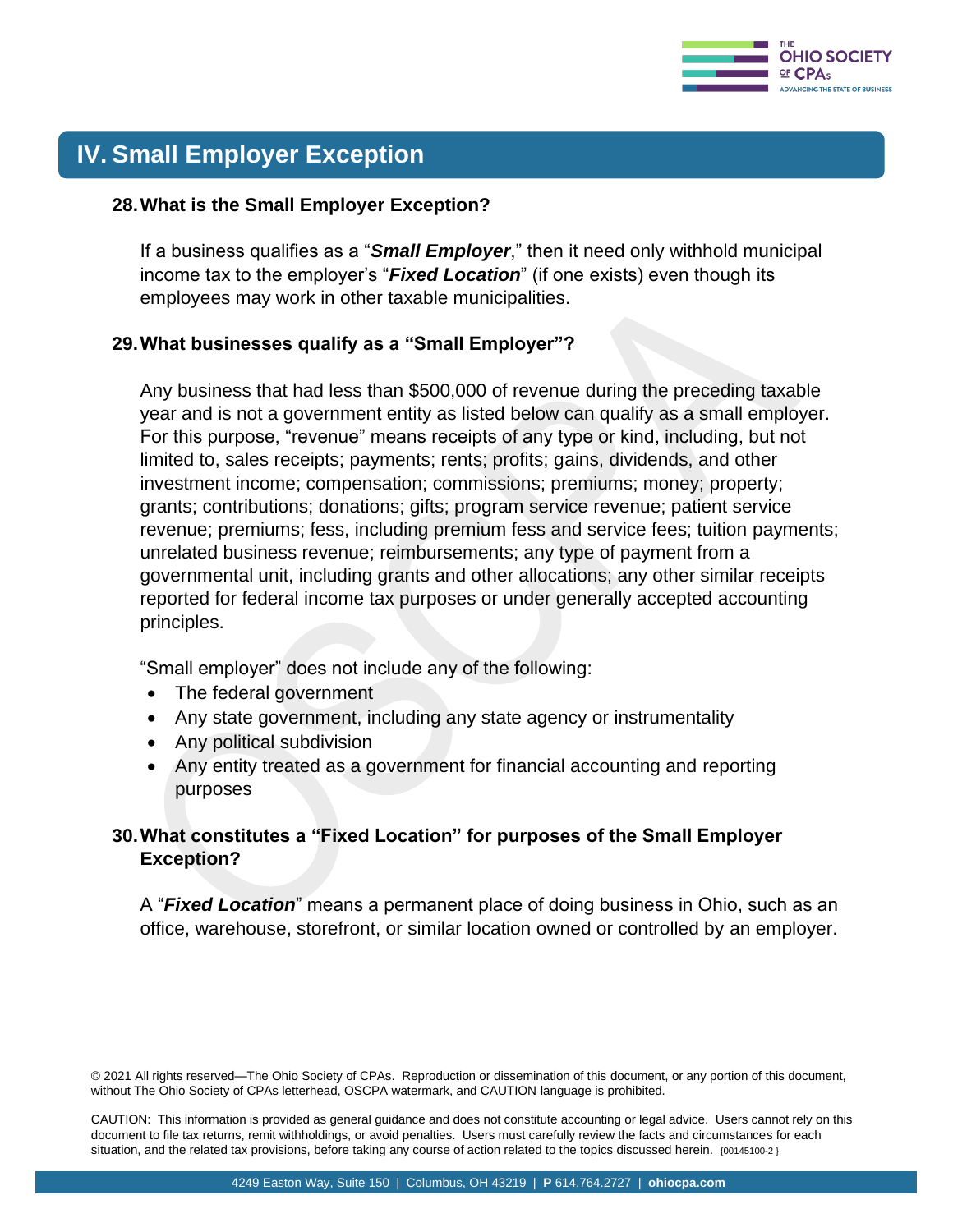

# **V. Withholding for Typical Hybrid Work Schedules**

This section of the Q&A Guide assumes an employer adopts a typical hybrid work schedule, or allows employees to pick a hybrid schedule, such as one of the following:

- One day in the office and four days at home (or vice versa)
- Two days in the office and three days at home (or vice versa)

#### **31.If an employee works a typical hybrid work schedule (either a day at the office or a day at home), must the employer withhold for both municipalities throughout the year or can it choose a primary municipality to withhold to throughout the year?**

The employer must withhold for both municipalities throughout the year based on the location the employee worked each day or portion of a day. In this situation, an employer cannot choose to only withhold to just one municipality.

#### **32.If an employee works a typical hybrid work schedule, does the 20-Day Occasional Entrant Exception protect an employer from having to withhold to an employee's home location?**

No. The 20-Day Occasional Entrant Exception will not protect employers from having to withhold to both the office location and home location throughout the year because the 20-day threshold will be exceeded in both locations. As a result, the employer must withhold tax based on the wages actually earned in each location for each day or portion of a day.

#### **33.If an employee works a typical hybrid work schedule, can the employer simply withhold to the Principal Place of Work, either the office or home municipality, throughout the year?**

No. The Principal Place of Work concept only applies with regard to the 20-Day Occasional Entrant Exception, which merely protects an employer from having to withhold on wages earned in a municipality in which the employee spends 20 or fewer days working throughout the year. Because the employee will be spending

<sup>© 2021</sup> All rights reserved—The Ohio Society of CPAs. Reproduction or dissemination of this document, or any portion of this document, without The Ohio Society of CPAs letterhead, OSCPA watermark, and CAUTION language is prohibited.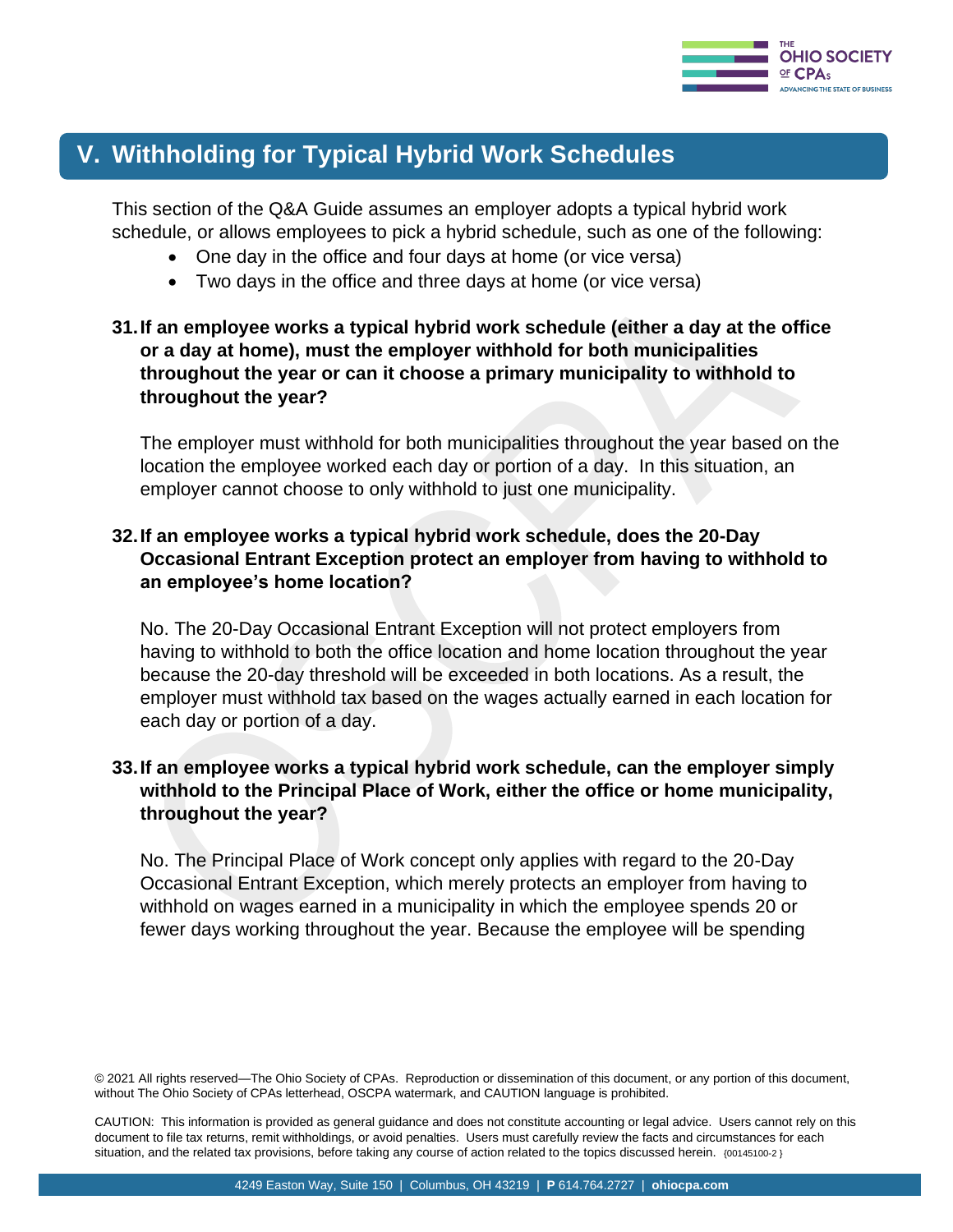

more than 20 days in both the office and home locations throughout the year, the 20- Day Occasional Entrant Exception (and Principal Place of Work concept) will not apply. Instead, the employer will have to withhold to each municipality based on how much time the employee works at the office or at home.

#### **34.If an employee works a typical hybrid work schedule, will the 20-Day Occasional Entrant Exception ever be applicable for employers to use?**

Yes, but only if the employee were to work 20 or fewer days in a municipality other than the office location and home location. In that case, the employer can avoid withholding to this "third" municipality if the employer instead withholds to the Principal Place of Work municipality.

#### **35.If an employee works a typical hybrid work schedule, will the office municipality or the home municipality be the Principal Place of Work?**

The law is unclear, and each employee's facts and circumstances must be closely examined. The Principal Place of Work is generally going to be the office municipality unless the employee works more days in the home municipality throughout the year. However, an employer will not know that the employee worked more days throughout the year in the home municipality until at least halfway through the year.

Note: With a typical hybrid work schedule, whether the office or home serves as the Principal Place of Work is only relevant with regard to a third occasionally entered municipality.

#### **36.How does an employer designate an employee's Principal Place of Work?**

The law does not provide a clear mechanism for an employer to "designate" an employee's Principal Place of Work. Instead, employers may reassign employees to different work location in which case the Cascading Test for determining Principal Place of Work must be applied. See the Answer to Question 13.

© 2021 All rights reserved—The Ohio Society of CPAs. Reproduction or dissemination of this document, or any portion of this document, without The Ohio Society of CPAs letterhead, OSCPA watermark, and CAUTION language is prohibited. without The Ohio Society of CPAs letterhead, OSCPA watermark, and CAUTION language is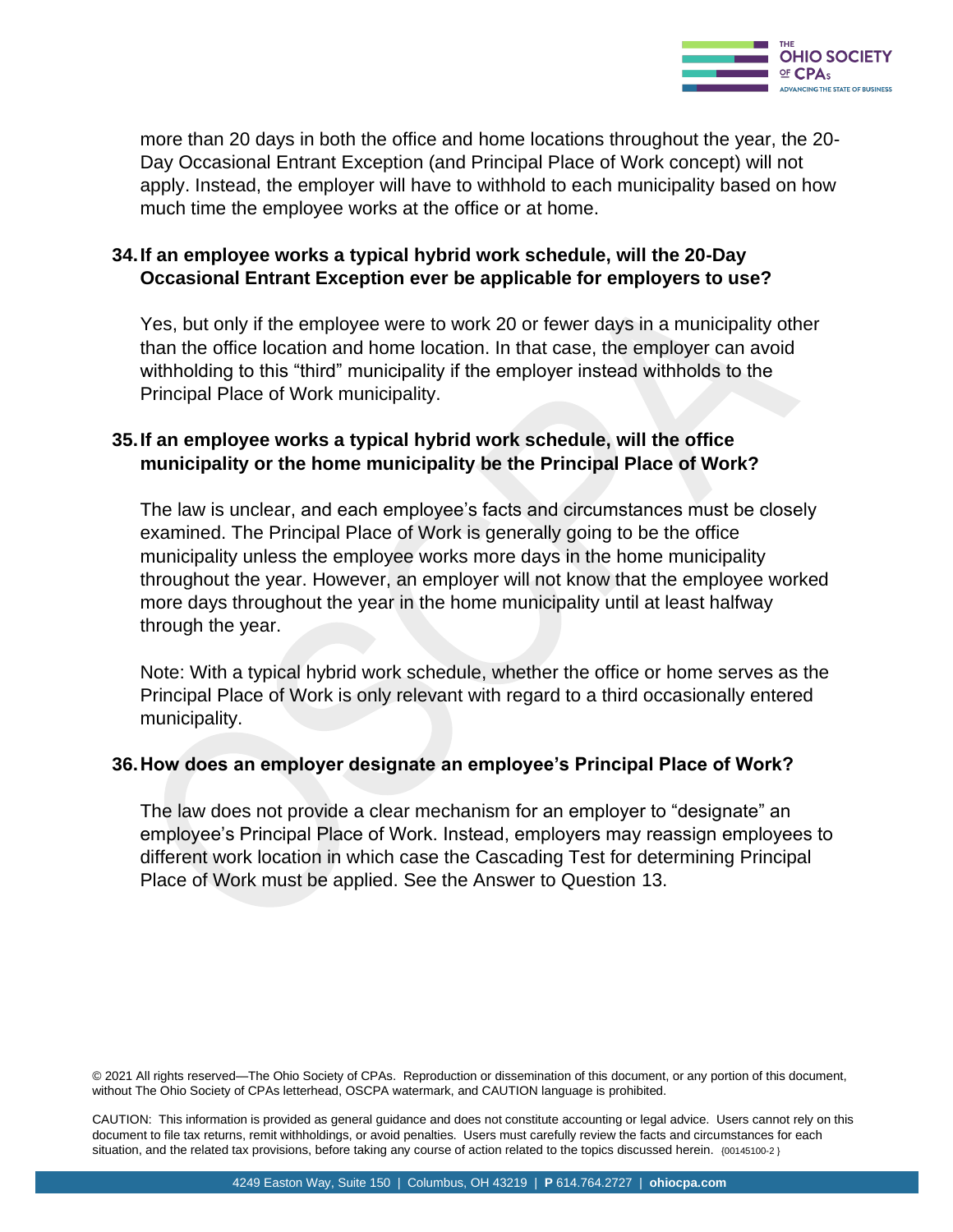

#### **37.Can an employee's Principal Place of Work change during the year?**

Yes, but this generally only happens when the employer reassigns an employee to a new work location and application of the Cascading Test (described in the Answer to Question 13) results in a new Principal Place of Work. The employer should be careful to fully document any change to an employee's assigned work location. For example, employers should specifically declare and document each employee's change in work location. Some ways to do this could include writing memos to the employees' files, having managers appoint and record the location, notifying employees of the location in writing, etc.

#### **38.If an employee works a typical hybrid work schedule, may an employer simply apply a standard percentage to prorate wages for each payroll withholding period between the office and home municipalities?**

Technically, the law requires that an employer identify the amount of wages actually earned at the office municipality and at the home municipality and withhold accordingly. This type of tracking is not easy and oftentimes not practical because an employer's systems or resources may not provide for such a determination. In that case, employers should try to reduce audit risk by documenting the amount of time employees are expected to spend in each location throughout a typical pay period and proportionally withhold on that basis.

Of course, if a municipality were to audit the employer or employee, the municipality will generally require that records show actual work location (in hindsight). Any differences between the proration and actual work location could cause a municipality to impose additional taxes, penalties, and interest. However, this risk may be unavoidable for some employers.

Employers should consider contacting their municipalities to gain pre-approval of any estimated withholding approach or enter into a withholding agreement with their municipalities (see Question 5).

@ 2021 All rights reserved—The Ohio Society of CPAs. Reproduction or dissemination of this document, or any portion of this document, without The Ohio Society of CPAs letterhead, OSCPA watermark, and CAUTION language is prohibited. without The Ohio Society of CPAs letterhead, OSCPA watermark, and CAUTION language is prohibited.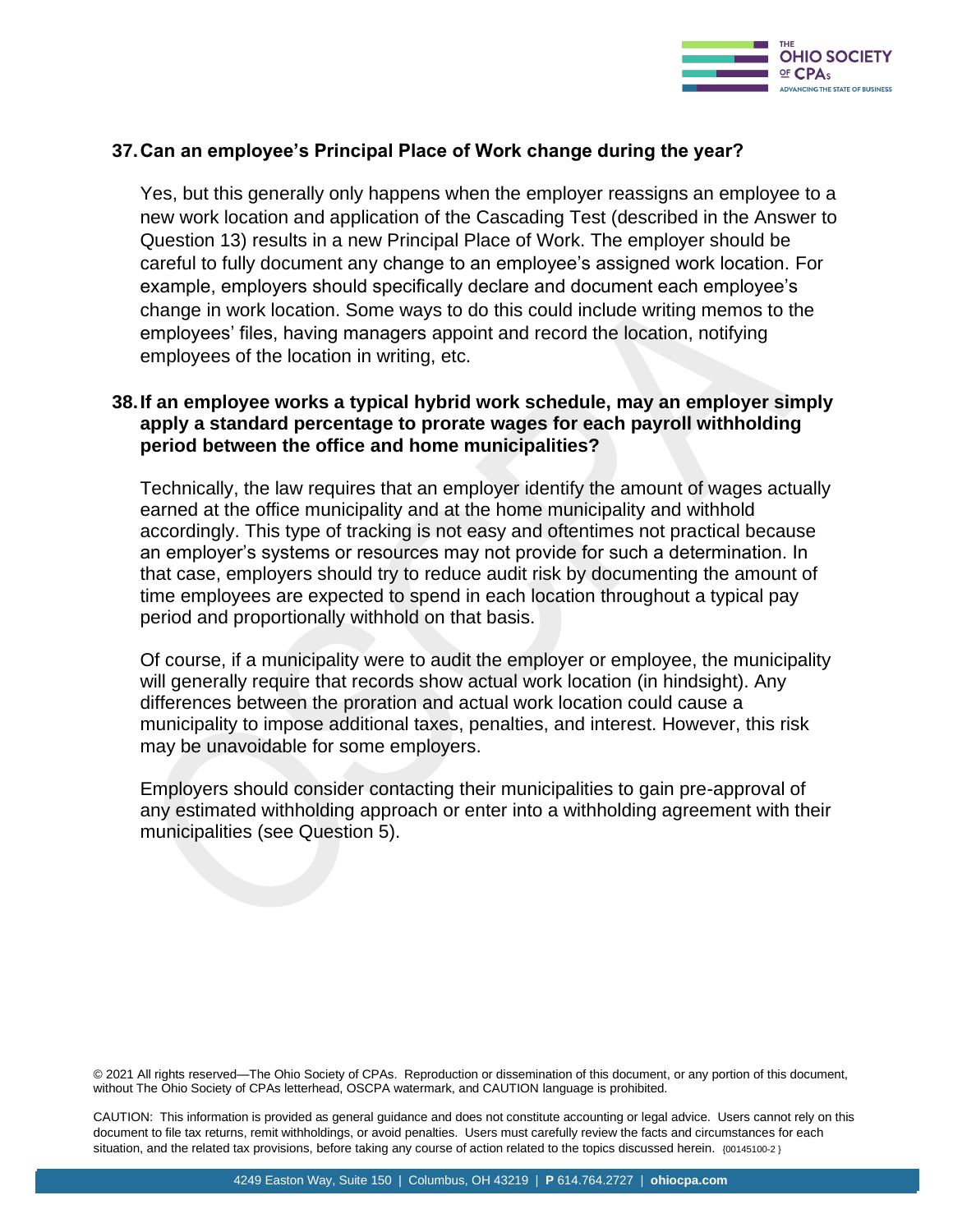

#### **39.If an employer has employees sign a** *Hybrid Work Agreement* **stating the number of days the employee is expected to work in each locality, can the employer use that agreement to prorate taxes between the work and home municipality for each payroll period?**

An employer may use such an arrangement, but any differences between the expected work location and actual work location could cause a municipality to impose additional taxes, penalties, and interest. Employers should consider mandating through its personnel policies that employees report any changes to a hybrid work schedule. Of course, the employer should consult with legal counsel because such an arrangement may impact collective bargaining agreements or raise other labor law issues.

#### **40.If an employer uses a** *Hybrid Work Agreement***, whose responsibility would it be to true-up actual days worked in each location if different than what is stated in the** *Hybrid Work Agreement***?**

Municipal tax law essentially imposes the duty to true-up actual workdays on both the employer and the employee. If audited, employers may be subject to assessment of tax, penalties, and interest on under-withheld taxes. Likewise, if an employee is audited, the employee may be subject to assessment of tax, penalties, and interest on such under-withheld tax. However, tax should not be assessed twice.

Employers may want to consider shifting the exposure of an assessment of tax to employees through the *Hybrid Work Agreement* in exchange for the benefit of having flexible work locations. For instance, in exchange for permitting a hybrid work schedule, employers might consider requiring employees to report true-up differences to municipalities on their personal municipal income tax returns and require employees to provide proof of payment upon request of the employer (in case the employer is audited).

© 2021 All rights reserved—The Ohio Society of CPAs. Reproduction or dissemination of this document, or any portion of this document, without The Ohio Society of CPAs letterhead, OSCPA watermark, and CAUTION language is prohibited.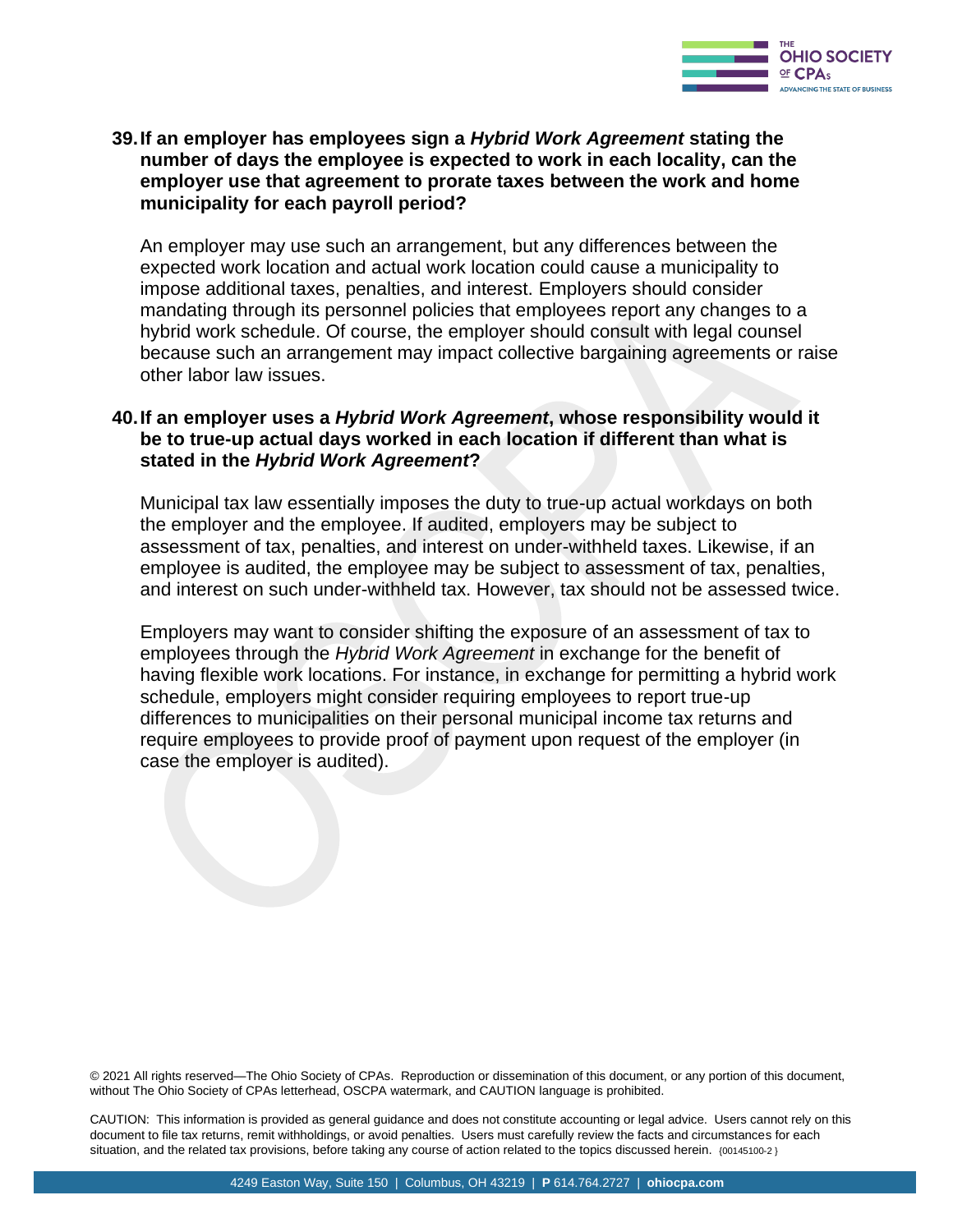

#### **41.If an employee lives in a location with no Ohio municipal income tax (such as a township, nontaxing city, or another state) and works some days in a municipality with an income tax, can the employer prorate some days of the payroll withholding period at zero per cent?**

Yes. An employer is not required to withhold municipal income taxes for a worklocation with no Ohio municipal income tax. Therefore, when reporting for a full payroll withholding period, the employer could prorate some days or portions of a day at zero per cent. If the employee is working in another state, that state could have its own local income taxes and require the employer to withhold taxes.

#### **42.If an employee works a typical hybrid work schedule, for what location must the employer withhold taxes?**

The employer must withhold taxes to the actual work location of the employee, whether that is at the home or at the office.

#### **43.If an employee works a typical hybrid work schedule and on one calendar day works in both the office and at home, to which of these locations must the employer withhold taxes?**

Both. Because the 20-Day Occasional Entrant Exception will not apply between these two locations, the employer must withhold taxes based on the wages earned at the actual work location for each portion of that single calendar day.

#### **44.If an employee with a typical hybrid work schedule lives outside Ohio, but the employee's office is in Ohio, can the employer simply withhold tax to the office municipality on all of an employee's wages earned through the year?**

Same Answer as provided to Question 6.

© 2021 All rights reserved—The Ohio Society of CPAs. Reproduction or dissemination of this document, or any portion of this document, without The Ohio Society of CPAs letterhead, OSCPA watermark, and CAUTION language is prohibited.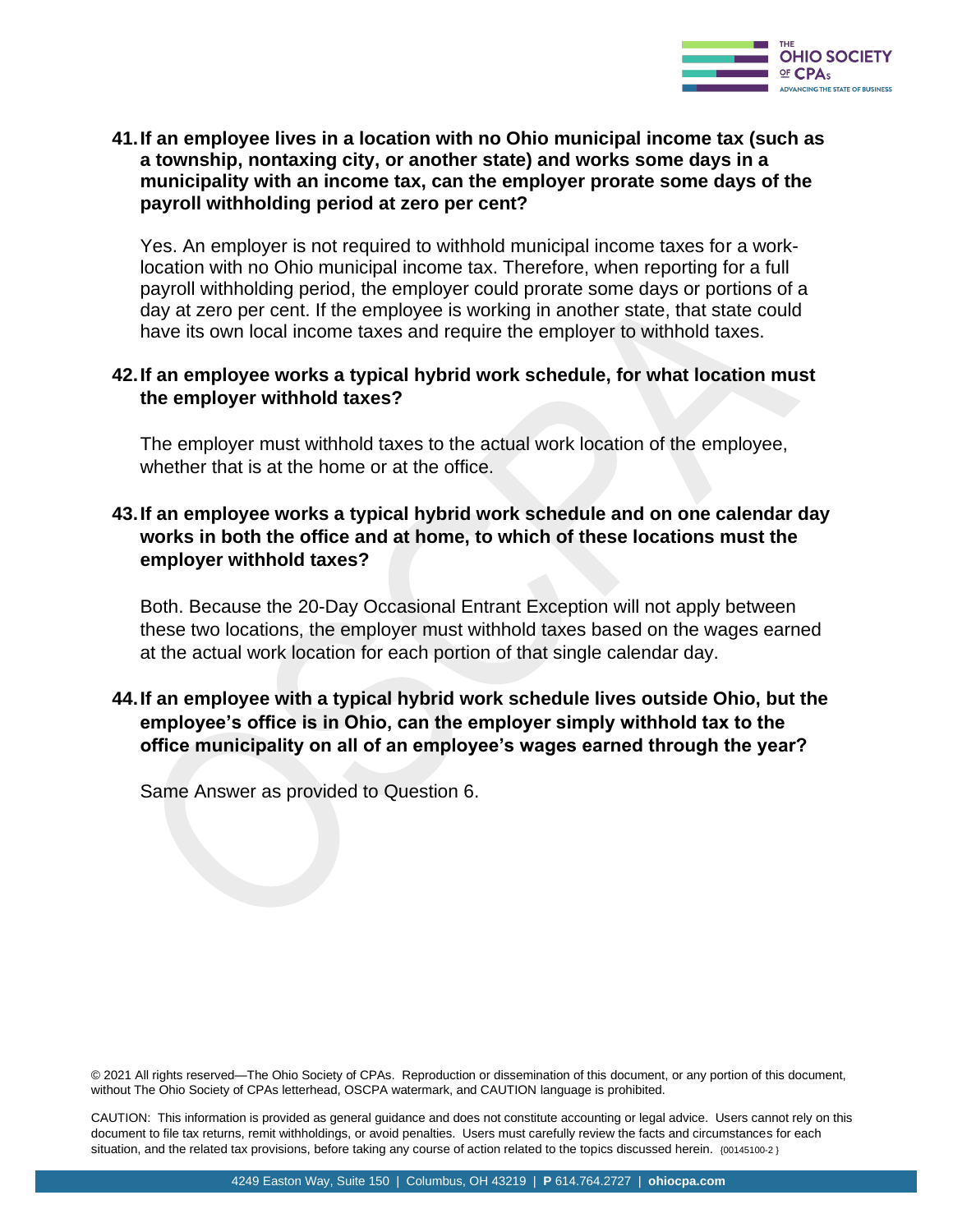

#### **45.In the past, municipalities have generally required that vacation and sick time be allocated to the Principal Place of Work municipality. Does that treatment still apply when working under a typical hybrid work schedule?**

In the past, municipalities have generally required that tax on wages for vacation and sick time be allocated to the Principal Place of Work because the vacation and sick time was usually earned in the Principal Place of Work. However, under a typical hybrid work schedule, such vacation and sick time will be earned both at the home and the office location. As a result, it seems more appropriate to allocate vacation and sick time between the home and the office location in the same proportion other wages are allocated between these two locations.

# **VI. Net Profit Tax Impact of Typical Hybrid Work Schedules**

#### **46.Will an employer owe Net Profit Tax to an employee's home municipality solely because an employee works from a home location?**

Yes. The net profit tax is imposed on all businesses generating net profit from activities conducted within a municipality. Of course, the net profit must be apportioned using the three-factor apportionment formula.

*Payroll*: The numerator of the payroll factor only includes wages, salaries, and other compensation paid to an employee for services performed at a location that is owned, controlled, or used by, rented to, or under the possession of the employer or the employer's customer or vendor.

*Property*: For an at-home employee, reportable property could include computers, monitors, printers, and other office equipment that is owned by or leased by the employer.

*Sales*: The numerator of the sales factor includes gross receipts resulting from sales and services performed in the municipality during the taxable period. Therefore, if the employee is generating "sales," then such sales could be included. For example, in a professional situation, such as an accountant or other professional that works from home, gross receipts can usually be directly attributable to that employee's work efforts.

© 2021 All rights reserved—The Ohio Society of CPAs. Reproduction or dissemination of this document, or any portion of this document, without The Ohio Society of CPAs letterhead, OSCPA watermark, and CAUTION language is prohibited.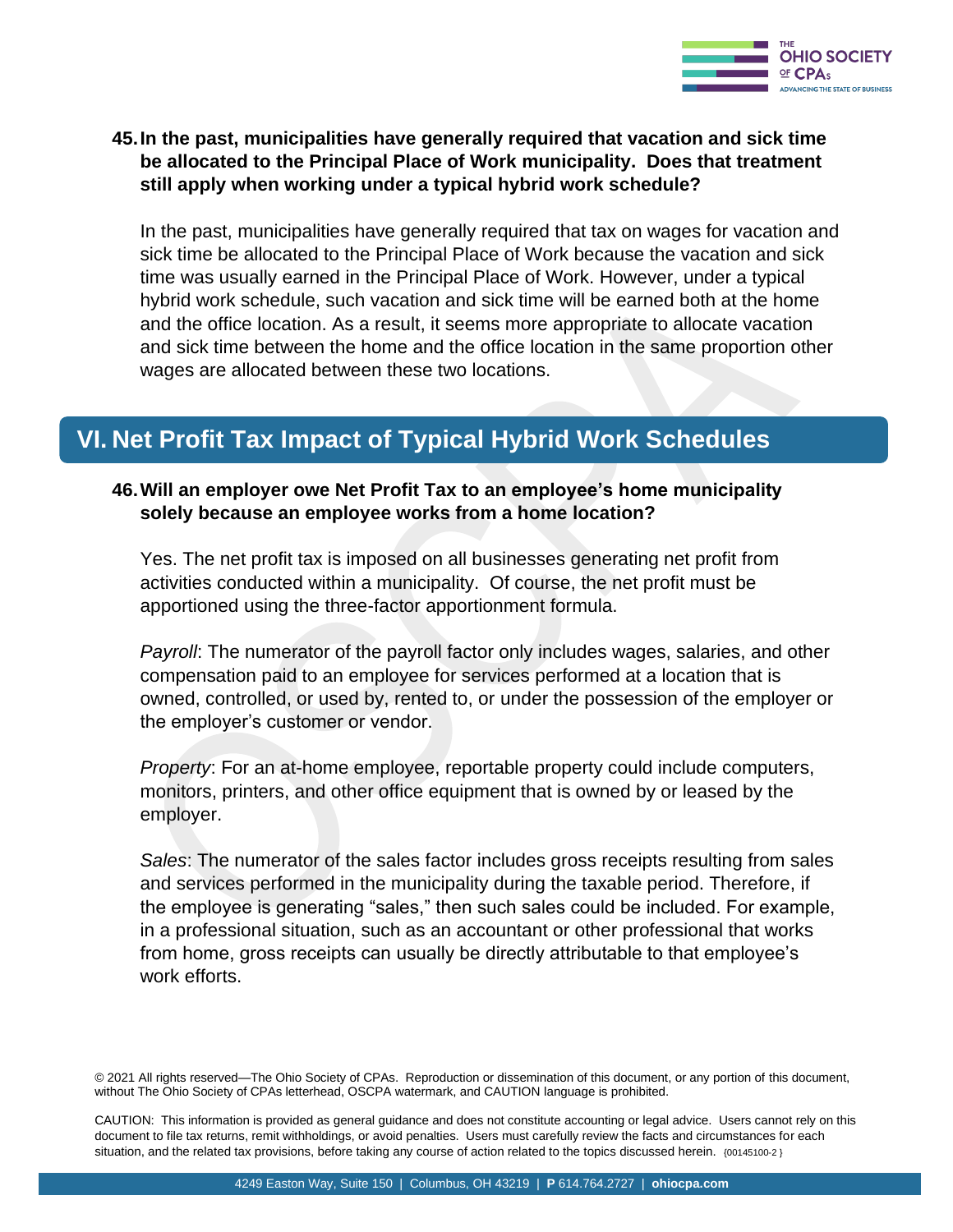

#### **47.How can employers simplify their Net Profit Tax reporting if they allow employees to work from a home location?**

Employers can greatly reduce their tax preparation costs by signing up for the centralized net profit tax system administered by the Ohio Department of Taxation. This system covers every Ohio municipality.

Another option would be to file net profit tax returns using the Regional Income Tax Agency's on-line filing system. While not all Ohio municipalities are covered by RITA, employers in some areas may find that RITA covers their work force.

## **VII. Withholding If No Established Work Schedule**

This section of the Q&A Guide assumes an employer has an office location but does not require employees to report to the office location. Instead, employees are free to come into the office or not come into the office throughout the year, at their own discretion.

#### **48.If an employer does not require a set number of days be worked in the office and instead allows employees to decide when or whether to work in the office or from home, does the employer need to withhold to both municipalities?**

Unless an exception to the General Rule withholding rule applies, an employer is required to withhold for any municipalities in which an employee works. Therefore, the employer will need to track in which municipalities the employee works and withhold for both locations for each payroll withholding period.

#### **49.If an employee only ends up working 20 or fewer days in the office location throughout the entire calendar year, does the employer still need to track and withhold for both jurisdictions?**

The law is unclear. In such a circumstance, the 20-Day Occasional Entrant Exception could protect an employer from withholding to the office municipality so long as the employer instead withholds to the Principal Place of Work municipality. However, the challenge is that the work-from-home location does not usually qualify as a Principal Place of Work location. See Section II describing the 20-Day Occasional Entrant Exception. If no Principal Place of Work exists, the employer cannot use the 20-Day Occasional Entrant Exception.

<sup>© 2021</sup> All rights reserved—The Ohio Society of CPAs. Reproduction or dissemination of this document, or any portion of this document, without The Ohio Society of CPAs letterhead, OSCPA watermark, and CAUTION language is prohibited.

CAUTION: This information is provided as general guidance and does not constitute accounting or legal advice. Users cannot rely on this document to file tax returns, remit withholdings, or avoid penalties. Users must carefully review the facts and circumstances for each situation, and the related tax provisions, before taking any course of action related to the topics discussed herein.  $(00145100-2)$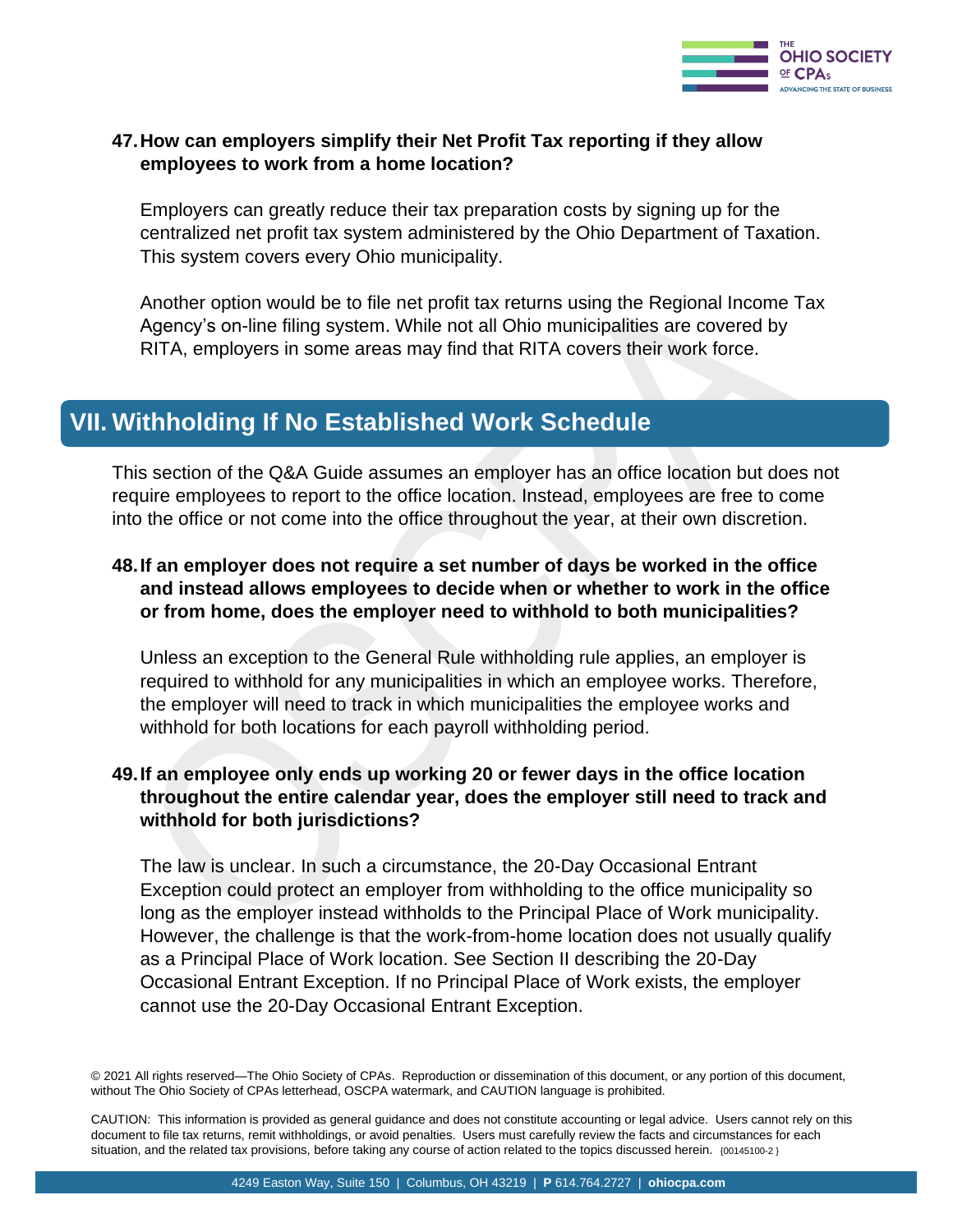

#### **50.Can the employer simply withhold tax to the office municipality for all of an employee's wages earned throughout the year and let (or even require) the employee to "true-up" with both municipalities by filing the annual tax returns with both municipalities?**

No, because the employer is not protected from its withholding responsibility to the actual work municipality (i.e., the employee's home). Remember, the General Rule—employers must withhold to the actual work location. If an employer does not withhold to the actual work location, then the employer would be subject to the assessment of tax, penalties, and interest. Employees could also be subject to tax, penalties, and interest their home municipalities.

The employer could mitigate the risk of tax, penalties, and interest, if it required employees to make estimated payments to the home municipality. However, this will not completely eliminate the employer's risk and it could raise problems with employees.

## **VIII. Refunds – In General**

Except as otherwise specifically indicated, this section only addresses refunds that may be requested by employees for calendar years 2022 and after.

#### **51.Under what circumstances might an employee request a refund from the Principal Place of Work municipality?**

Under the 20-Day Occasional Entrant Exception, employers may withhold tax to the Principal Place of Work municipality even though the employee worked in some other municipality (or even outside Ohio). In such a situation, employees are generally entitled to obtain refunds from the Principal Place of Work municipality to the extent the wages were not actually earned in the Principal Place of Work. However, tax will likely then be due to the location the wages were actually earned. See Question 52.

© 2021 All rights reserved—The Ohio Society of CPAs. Reproduction or dissemination of this document, or any portion of this document, without The Ohio Society of CPAs letterhead, OSCPA watermark, and CAUTION language is prohibited.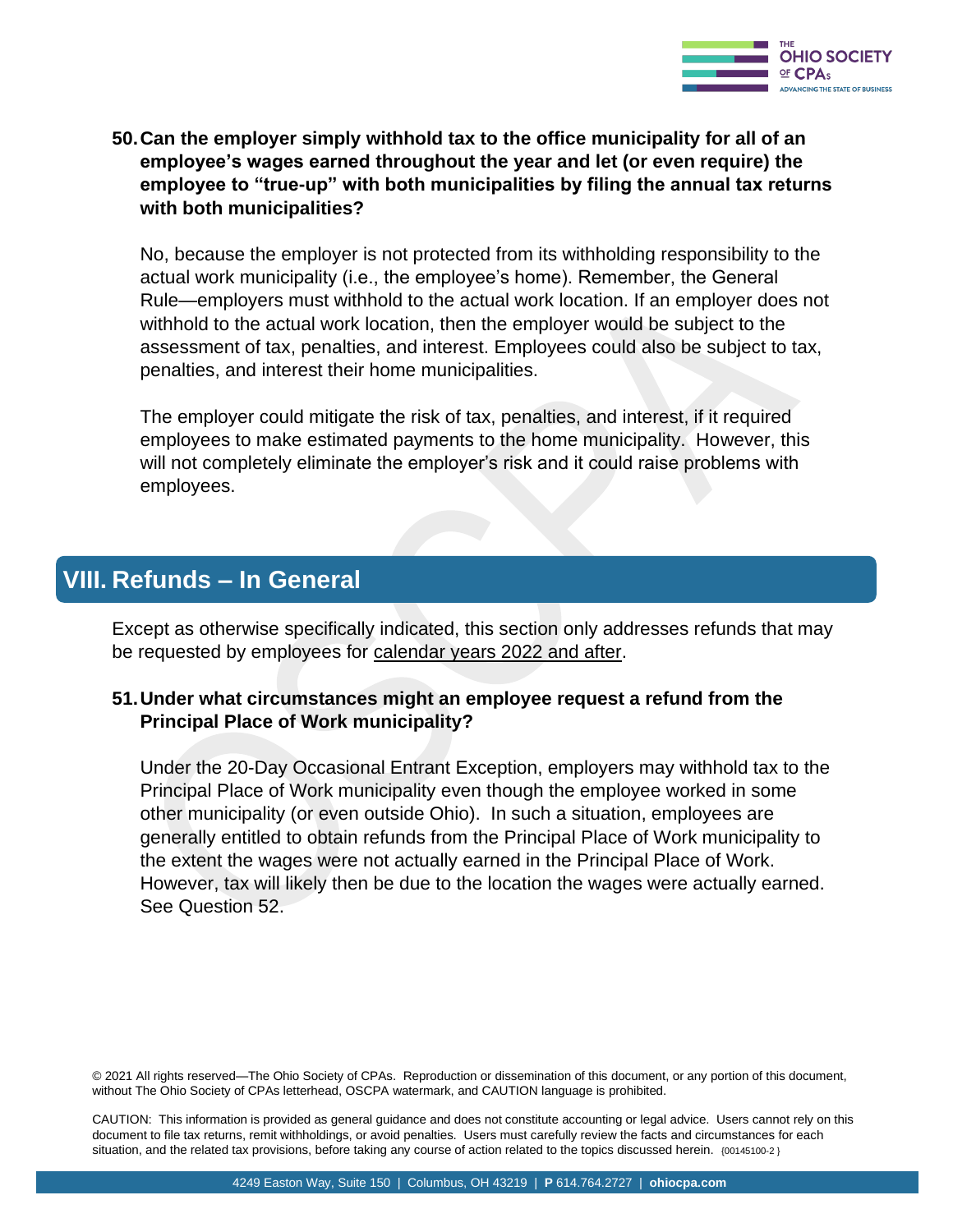

#### **52.If an employee requests a refund from a Principal Place of Work municipality, does that mean the employee must report the related wages to other taxable municipalities in which the employee occasionally entered and worked throughout the year?**

Yes. If an employee requests a refund from a Principal Place of Work for worked performed outside such municipality, then the related wages are subject to tax at the location the wages were actually earned. Suggestion: The employee may only want to claim a refund for wages earned at home, thereby limiting the need to file tax returns in all the occasionally entered municipalities.

#### **53.In a typical hybrid work arrangement, if an employee requests a refund from a Principal Place of Work municipality, does the employee owe tax to the resident municipality?**

Yes, for reasons described in the Answer to Question 52. Further, if the resident municipality imposes an income tax, the employee should file a tax return with the home municipality because the refund could change the credit claimed for taxes paid to other cities or other home municipality tax calculations. Of course, if the employee lives in a non-taxable area of Ohio, then no tax would be reportable or due on wages earned at the employee's home.

#### **54.Before the COVID-19 Pandemic, many municipalities required employers to verify the days worked away from the office location and to certify/sign the employee's tax returns when the employee was claiming a withholding tax refund. Can municipalities still require this?**

For calendar years 2022 and after, municipalities may request such verifications or certifications like those required in years prior to the COVID-19 Pandemic. As a result, employers may be required to verify or certify the days and locations worked away from the office. Not all municipalities require such verification or certification.

Note: For 2020 and 2021, employers are only required to report the days worked at the office location (because, amidst the Pandemic, the employer may not have known where the employee actually worked).

© 2021 All rights reserved—The Ohio Society of CPAs. Reproduction or dissemination of this document, or any portion of this document,<br>without The Ohio Society of CPAs letterhead, OSCPA watermark, and CAUTION language is pr without The Ohio Society of CPAs letterhead, OSCPA watermark, and CAUTION language is prohibited.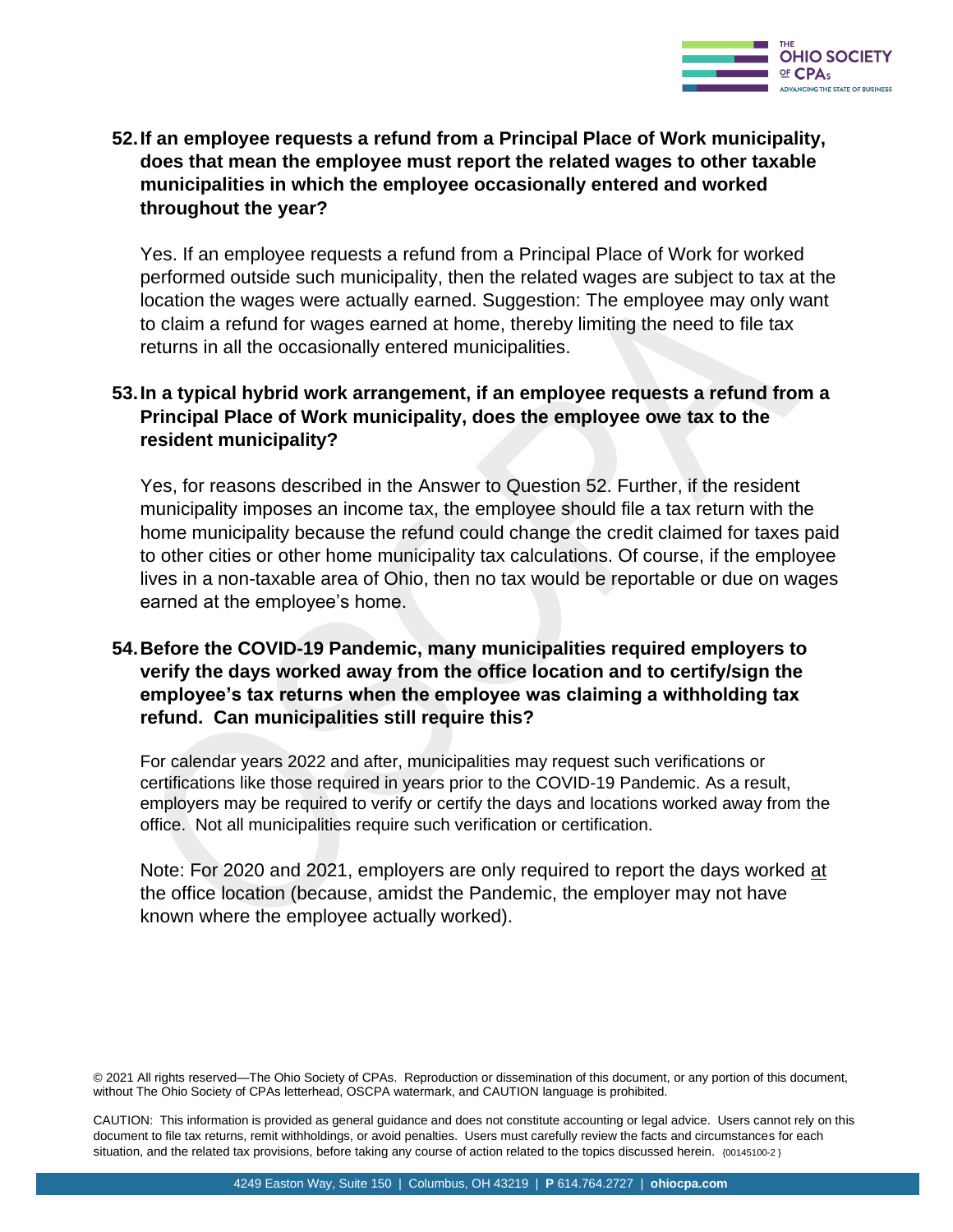

#### **55.If an employer withheld tax to the Principal Place of Work municipality amid the COVID-19 Pandemic, may an employee obtain refunds for days in which the employee worked away from the office during 2020 because of the COVID-19 Pandemic?**

Most municipalities maintain that taxes withheld to the Principal Place of Work in 2020 do not need to be refunded even if the employee actually worked outside the Principal Place of Work. However, many taxpayers are challenging this position by filing refund requests and not all municipalities are being consistent with their approach. CPAs and taxpayers should carefully review these issues and consider whether claims should be filed to preserve rights to refunds, pending the outcome of pending and future court cases.

Also, some Principal Place of Work municipalities will grant partial refunds if a taxpayer previously filed refund claims in years prior to 2020 (based on the portion of prior year wages earned outside the city). No law, ordinance or other legal basis seems to exist for granting such partial refunds and this approach is inconsistent with the view held by these very same municipalities that refunds are not due for 2020. Nonetheless, this inconsistency could benefit some taxpayers.

Of course, if a refund of withheld tax is obtained because work was performed elsewhere, the related wages must generally be reported as earned in the other municipality or location and may be subject to tax in such other municipality or location (including municipalities entered on 20 or fewer days).

#### **56.May an employee obtain refunds for days in which the employee worked away from the office during 2021 because of the COVID-19 Pandemic?**

As a direct result of The Ohio Society of CPAs' advocacy efforts, the biennial budget bill (H.B. 110) included provisions that clarified the law and requires refunds to be granted by Principal Place of Work municipalities for days worked outside the Principal Place of Work municipality during 2021. Of course, if a refund is obtained, any wages earned while at home or elsewhere should be reported as earned in those other locations and may be subject to tax by such other municipalities.

© 2021 All rights reserved—The Ohio Society of CPAs. Reproduction or dissemination of this document, or any portion of this document, without The Ohio Society of CPAs letterhead, OSCPA watermark, and CAUTION language is prohibited.